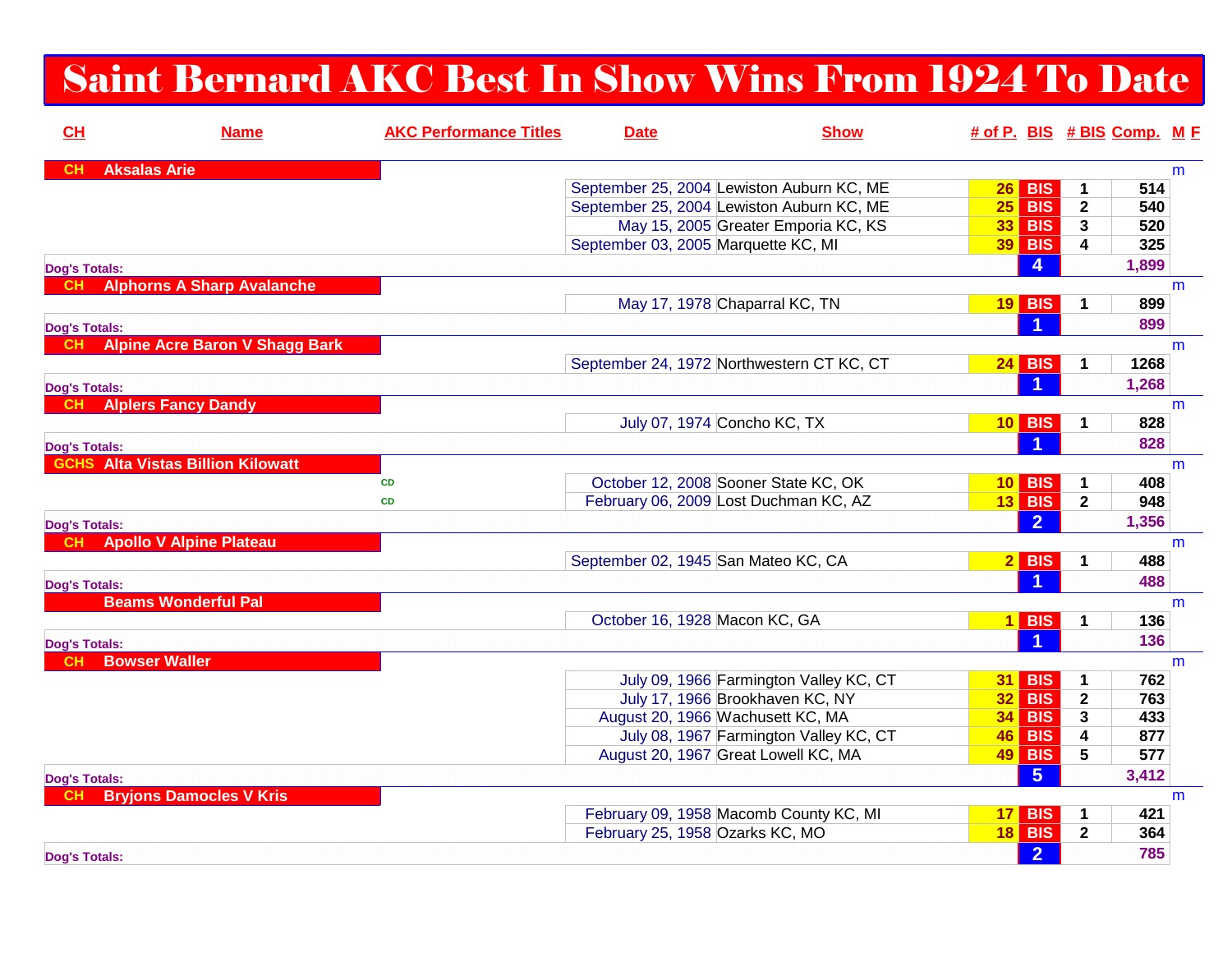| <b>Caravans Initial Spark</b><br><b>CH</b><br>June 15, 1991 Conewango Valley KC, NY<br>$15$ BIS<br>1<br>916<br>$\blacktriangleleft$<br>916<br><b>Dog's Totals:</b><br><b>Cody Dare of Abbott</b><br><b>CH</b><br>m<br><b>BIS</b><br>May 06, 1973 Alaska KC, AK<br>427<br>4 <br>1<br>427<br><b>Dog's Totals:</b><br>Da Lu's Red Eagle<br>CH<br>m<br>September 22, 1974 Council Bluffs KC, IA<br><b>BIS</b><br>567<br>81<br>1<br><b>BIS</b><br>August 31, 1975 Marquette KC, MI<br>$\mathbf{2}$<br>36 <br>368<br>June 13, 1976 Paducah KC, KY<br><b>BIS</b><br>65 <br>658<br>3<br>July 11, 1976 Duluth KC, MN<br><b>BIS</b><br>4<br>980<br>69 <br>September 19, 1976 Steel City KC, IN<br><b>BIS</b><br>5<br>77 <br>1566<br>October 17, 1976 Rapid City KC, SD<br><b>BIS</b><br>6<br>409<br>82 <br>December 05, 1976 Terry All KC, CO<br><b>BIS</b><br>1559<br>84 <br>$\overline{7}$<br>May 21, 1978 Winnegamie DC, WI<br><b>BIS</b><br>125<br>8<br>1149<br>June 03, 1978 Grand Forks KC, ND<br>127<br><b>BIS</b><br>617<br>9<br>September 04, 1978 Clinton Iowa KC, IA<br><b>140 BIS</b><br>10<br>480<br>10<br>8,353<br><b>Dog's Totals:</b><br><b>Darwin Julianna Dalakay</b><br>October 09, 1943 Arlington KC, VA<br><b>BIS</b><br>2 <br>263<br>1<br>$\blacktriangleleft$<br>263<br><b>Dog's Totals:</b><br><b>Elbas Aristo Presto</b><br>m<br>March 03, 2018 Belle-City KC, MO<br><b>BIS</b><br>113<br>1063<br>1<br>May 06, 2018 Crawford County KC, OH<br><b>BIS</b><br>417<br>123<br>$\mathbf{2}$<br>October 12, 2018 Saw Mill River KC, NJ<br><b>BIS</b><br>412<br>151<br>3<br><b>CGCA</b><br>May 18, 2019 Vacationland DC, ME<br><b>BIS</b><br>636<br>189<br>4<br><b>BN RN CGCA</b><br>May 19, 2019 York County KC of ME, ME<br><b>BIS</b><br>5<br>190<br>630<br><b>BN RN CGCA</b><br>June 13, 2019 Western Pennsylvania KA, WV<br><b>BIS</b><br>6<br>195<br>301<br><b>BN RN CGCA</b><br>July 13, 2019 Green Mountain DC, VT<br><b>BIS</b><br>7<br>206<br>725<br><b>BN RN CGCA</b><br>August 03, 2019 Sturgis KC, MI<br><b>BIS</b><br>8<br>702<br>211<br><b>BN RN CGCA</b><br><b>BIS</b><br>September 08, 2019 St Louis DBA, MO<br>495<br>221<br>9<br><b>BN RN CGCA</b><br>9<br>5,381<br><b>Dog's Totals:</b><br><b>Elbas Simeon V Mallen</b><br>m<br>December 18, 1983 Lehigh Valley KC, PA<br><b>BIS</b><br>$\mathbf 1$<br>1016<br>30 <br>May 26, 1984 Monmouth County KC, NJ<br>$\mathbf{2}$<br><b>BIS</b><br>1221<br>43 <br>46 BIS<br>June 03, 1984 Delaware County KC, PA<br>1352<br>3<br>July 20, 1984 Trap Falls KC, CT<br><b>BIS</b><br>792<br>4<br>64 <br>August 31, 1984 New Brunswick KC, NJ<br><b>79 BIS</b><br>5<br>913<br>October 20, 1984 Camden County KC, NJ<br><b>BIS</b><br>6<br>901<br>93 <br>November 10, 1984 Salisbury Maryland KC, MD<br><b>BIS</b><br>7<br>1103<br>97 | CH | <b>Name</b> | <b>AKC Performance Titles</b> | <b>Date</b> | <b>Show</b> |  | # of P. BIS # BIS Comp. M F |  |
|------------------------------------------------------------------------------------------------------------------------------------------------------------------------------------------------------------------------------------------------------------------------------------------------------------------------------------------------------------------------------------------------------------------------------------------------------------------------------------------------------------------------------------------------------------------------------------------------------------------------------------------------------------------------------------------------------------------------------------------------------------------------------------------------------------------------------------------------------------------------------------------------------------------------------------------------------------------------------------------------------------------------------------------------------------------------------------------------------------------------------------------------------------------------------------------------------------------------------------------------------------------------------------------------------------------------------------------------------------------------------------------------------------------------------------------------------------------------------------------------------------------------------------------------------------------------------------------------------------------------------------------------------------------------------------------------------------------------------------------------------------------------------------------------------------------------------------------------------------------------------------------------------------------------------------------------------------------------------------------------------------------------------------------------------------------------------------------------------------------------------------------------------------------------------------------------------------------------------------------------------------------------------------------------------------------------------------------------------------------------------------------------------------------------------------------------------------------------------------------------------------------------------------------------------------------------------------------------------------------------------------------------------------------------------------------------------------------------------------------------------------------------------------------------------|----|-------------|-------------------------------|-------------|-------------|--|-----------------------------|--|
|                                                                                                                                                                                                                                                                                                                                                                                                                                                                                                                                                                                                                                                                                                                                                                                                                                                                                                                                                                                                                                                                                                                                                                                                                                                                                                                                                                                                                                                                                                                                                                                                                                                                                                                                                                                                                                                                                                                                                                                                                                                                                                                                                                                                                                                                                                                                                                                                                                                                                                                                                                                                                                                                                                                                                                                                      |    |             |                               |             |             |  |                             |  |
|                                                                                                                                                                                                                                                                                                                                                                                                                                                                                                                                                                                                                                                                                                                                                                                                                                                                                                                                                                                                                                                                                                                                                                                                                                                                                                                                                                                                                                                                                                                                                                                                                                                                                                                                                                                                                                                                                                                                                                                                                                                                                                                                                                                                                                                                                                                                                                                                                                                                                                                                                                                                                                                                                                                                                                                                      |    |             |                               |             |             |  |                             |  |
|                                                                                                                                                                                                                                                                                                                                                                                                                                                                                                                                                                                                                                                                                                                                                                                                                                                                                                                                                                                                                                                                                                                                                                                                                                                                                                                                                                                                                                                                                                                                                                                                                                                                                                                                                                                                                                                                                                                                                                                                                                                                                                                                                                                                                                                                                                                                                                                                                                                                                                                                                                                                                                                                                                                                                                                                      |    |             |                               |             |             |  |                             |  |
|                                                                                                                                                                                                                                                                                                                                                                                                                                                                                                                                                                                                                                                                                                                                                                                                                                                                                                                                                                                                                                                                                                                                                                                                                                                                                                                                                                                                                                                                                                                                                                                                                                                                                                                                                                                                                                                                                                                                                                                                                                                                                                                                                                                                                                                                                                                                                                                                                                                                                                                                                                                                                                                                                                                                                                                                      |    |             |                               |             |             |  |                             |  |
|                                                                                                                                                                                                                                                                                                                                                                                                                                                                                                                                                                                                                                                                                                                                                                                                                                                                                                                                                                                                                                                                                                                                                                                                                                                                                                                                                                                                                                                                                                                                                                                                                                                                                                                                                                                                                                                                                                                                                                                                                                                                                                                                                                                                                                                                                                                                                                                                                                                                                                                                                                                                                                                                                                                                                                                                      |    |             |                               |             |             |  |                             |  |
|                                                                                                                                                                                                                                                                                                                                                                                                                                                                                                                                                                                                                                                                                                                                                                                                                                                                                                                                                                                                                                                                                                                                                                                                                                                                                                                                                                                                                                                                                                                                                                                                                                                                                                                                                                                                                                                                                                                                                                                                                                                                                                                                                                                                                                                                                                                                                                                                                                                                                                                                                                                                                                                                                                                                                                                                      |    |             |                               |             |             |  |                             |  |
|                                                                                                                                                                                                                                                                                                                                                                                                                                                                                                                                                                                                                                                                                                                                                                                                                                                                                                                                                                                                                                                                                                                                                                                                                                                                                                                                                                                                                                                                                                                                                                                                                                                                                                                                                                                                                                                                                                                                                                                                                                                                                                                                                                                                                                                                                                                                                                                                                                                                                                                                                                                                                                                                                                                                                                                                      |    |             |                               |             |             |  |                             |  |
|                                                                                                                                                                                                                                                                                                                                                                                                                                                                                                                                                                                                                                                                                                                                                                                                                                                                                                                                                                                                                                                                                                                                                                                                                                                                                                                                                                                                                                                                                                                                                                                                                                                                                                                                                                                                                                                                                                                                                                                                                                                                                                                                                                                                                                                                                                                                                                                                                                                                                                                                                                                                                                                                                                                                                                                                      |    |             |                               |             |             |  |                             |  |
|                                                                                                                                                                                                                                                                                                                                                                                                                                                                                                                                                                                                                                                                                                                                                                                                                                                                                                                                                                                                                                                                                                                                                                                                                                                                                                                                                                                                                                                                                                                                                                                                                                                                                                                                                                                                                                                                                                                                                                                                                                                                                                                                                                                                                                                                                                                                                                                                                                                                                                                                                                                                                                                                                                                                                                                                      |    |             |                               |             |             |  |                             |  |
|                                                                                                                                                                                                                                                                                                                                                                                                                                                                                                                                                                                                                                                                                                                                                                                                                                                                                                                                                                                                                                                                                                                                                                                                                                                                                                                                                                                                                                                                                                                                                                                                                                                                                                                                                                                                                                                                                                                                                                                                                                                                                                                                                                                                                                                                                                                                                                                                                                                                                                                                                                                                                                                                                                                                                                                                      |    |             |                               |             |             |  |                             |  |
|                                                                                                                                                                                                                                                                                                                                                                                                                                                                                                                                                                                                                                                                                                                                                                                                                                                                                                                                                                                                                                                                                                                                                                                                                                                                                                                                                                                                                                                                                                                                                                                                                                                                                                                                                                                                                                                                                                                                                                                                                                                                                                                                                                                                                                                                                                                                                                                                                                                                                                                                                                                                                                                                                                                                                                                                      |    |             |                               |             |             |  |                             |  |
|                                                                                                                                                                                                                                                                                                                                                                                                                                                                                                                                                                                                                                                                                                                                                                                                                                                                                                                                                                                                                                                                                                                                                                                                                                                                                                                                                                                                                                                                                                                                                                                                                                                                                                                                                                                                                                                                                                                                                                                                                                                                                                                                                                                                                                                                                                                                                                                                                                                                                                                                                                                                                                                                                                                                                                                                      |    |             |                               |             |             |  |                             |  |
|                                                                                                                                                                                                                                                                                                                                                                                                                                                                                                                                                                                                                                                                                                                                                                                                                                                                                                                                                                                                                                                                                                                                                                                                                                                                                                                                                                                                                                                                                                                                                                                                                                                                                                                                                                                                                                                                                                                                                                                                                                                                                                                                                                                                                                                                                                                                                                                                                                                                                                                                                                                                                                                                                                                                                                                                      |    |             |                               |             |             |  |                             |  |
|                                                                                                                                                                                                                                                                                                                                                                                                                                                                                                                                                                                                                                                                                                                                                                                                                                                                                                                                                                                                                                                                                                                                                                                                                                                                                                                                                                                                                                                                                                                                                                                                                                                                                                                                                                                                                                                                                                                                                                                                                                                                                                                                                                                                                                                                                                                                                                                                                                                                                                                                                                                                                                                                                                                                                                                                      |    |             |                               |             |             |  |                             |  |
|                                                                                                                                                                                                                                                                                                                                                                                                                                                                                                                                                                                                                                                                                                                                                                                                                                                                                                                                                                                                                                                                                                                                                                                                                                                                                                                                                                                                                                                                                                                                                                                                                                                                                                                                                                                                                                                                                                                                                                                                                                                                                                                                                                                                                                                                                                                                                                                                                                                                                                                                                                                                                                                                                                                                                                                                      |    |             |                               |             |             |  |                             |  |
|                                                                                                                                                                                                                                                                                                                                                                                                                                                                                                                                                                                                                                                                                                                                                                                                                                                                                                                                                                                                                                                                                                                                                                                                                                                                                                                                                                                                                                                                                                                                                                                                                                                                                                                                                                                                                                                                                                                                                                                                                                                                                                                                                                                                                                                                                                                                                                                                                                                                                                                                                                                                                                                                                                                                                                                                      |    |             |                               |             |             |  |                             |  |
|                                                                                                                                                                                                                                                                                                                                                                                                                                                                                                                                                                                                                                                                                                                                                                                                                                                                                                                                                                                                                                                                                                                                                                                                                                                                                                                                                                                                                                                                                                                                                                                                                                                                                                                                                                                                                                                                                                                                                                                                                                                                                                                                                                                                                                                                                                                                                                                                                                                                                                                                                                                                                                                                                                                                                                                                      |    |             |                               |             |             |  |                             |  |
|                                                                                                                                                                                                                                                                                                                                                                                                                                                                                                                                                                                                                                                                                                                                                                                                                                                                                                                                                                                                                                                                                                                                                                                                                                                                                                                                                                                                                                                                                                                                                                                                                                                                                                                                                                                                                                                                                                                                                                                                                                                                                                                                                                                                                                                                                                                                                                                                                                                                                                                                                                                                                                                                                                                                                                                                      |    |             |                               |             |             |  |                             |  |
|                                                                                                                                                                                                                                                                                                                                                                                                                                                                                                                                                                                                                                                                                                                                                                                                                                                                                                                                                                                                                                                                                                                                                                                                                                                                                                                                                                                                                                                                                                                                                                                                                                                                                                                                                                                                                                                                                                                                                                                                                                                                                                                                                                                                                                                                                                                                                                                                                                                                                                                                                                                                                                                                                                                                                                                                      |    |             |                               |             |             |  |                             |  |
|                                                                                                                                                                                                                                                                                                                                                                                                                                                                                                                                                                                                                                                                                                                                                                                                                                                                                                                                                                                                                                                                                                                                                                                                                                                                                                                                                                                                                                                                                                                                                                                                                                                                                                                                                                                                                                                                                                                                                                                                                                                                                                                                                                                                                                                                                                                                                                                                                                                                                                                                                                                                                                                                                                                                                                                                      |    |             |                               |             |             |  |                             |  |
|                                                                                                                                                                                                                                                                                                                                                                                                                                                                                                                                                                                                                                                                                                                                                                                                                                                                                                                                                                                                                                                                                                                                                                                                                                                                                                                                                                                                                                                                                                                                                                                                                                                                                                                                                                                                                                                                                                                                                                                                                                                                                                                                                                                                                                                                                                                                                                                                                                                                                                                                                                                                                                                                                                                                                                                                      |    |             |                               |             |             |  |                             |  |
|                                                                                                                                                                                                                                                                                                                                                                                                                                                                                                                                                                                                                                                                                                                                                                                                                                                                                                                                                                                                                                                                                                                                                                                                                                                                                                                                                                                                                                                                                                                                                                                                                                                                                                                                                                                                                                                                                                                                                                                                                                                                                                                                                                                                                                                                                                                                                                                                                                                                                                                                                                                                                                                                                                                                                                                                      |    |             |                               |             |             |  |                             |  |
|                                                                                                                                                                                                                                                                                                                                                                                                                                                                                                                                                                                                                                                                                                                                                                                                                                                                                                                                                                                                                                                                                                                                                                                                                                                                                                                                                                                                                                                                                                                                                                                                                                                                                                                                                                                                                                                                                                                                                                                                                                                                                                                                                                                                                                                                                                                                                                                                                                                                                                                                                                                                                                                                                                                                                                                                      |    |             |                               |             |             |  |                             |  |
|                                                                                                                                                                                                                                                                                                                                                                                                                                                                                                                                                                                                                                                                                                                                                                                                                                                                                                                                                                                                                                                                                                                                                                                                                                                                                                                                                                                                                                                                                                                                                                                                                                                                                                                                                                                                                                                                                                                                                                                                                                                                                                                                                                                                                                                                                                                                                                                                                                                                                                                                                                                                                                                                                                                                                                                                      |    |             |                               |             |             |  |                             |  |
|                                                                                                                                                                                                                                                                                                                                                                                                                                                                                                                                                                                                                                                                                                                                                                                                                                                                                                                                                                                                                                                                                                                                                                                                                                                                                                                                                                                                                                                                                                                                                                                                                                                                                                                                                                                                                                                                                                                                                                                                                                                                                                                                                                                                                                                                                                                                                                                                                                                                                                                                                                                                                                                                                                                                                                                                      |    |             |                               |             |             |  |                             |  |
|                                                                                                                                                                                                                                                                                                                                                                                                                                                                                                                                                                                                                                                                                                                                                                                                                                                                                                                                                                                                                                                                                                                                                                                                                                                                                                                                                                                                                                                                                                                                                                                                                                                                                                                                                                                                                                                                                                                                                                                                                                                                                                                                                                                                                                                                                                                                                                                                                                                                                                                                                                                                                                                                                                                                                                                                      |    |             |                               |             |             |  |                             |  |
|                                                                                                                                                                                                                                                                                                                                                                                                                                                                                                                                                                                                                                                                                                                                                                                                                                                                                                                                                                                                                                                                                                                                                                                                                                                                                                                                                                                                                                                                                                                                                                                                                                                                                                                                                                                                                                                                                                                                                                                                                                                                                                                                                                                                                                                                                                                                                                                                                                                                                                                                                                                                                                                                                                                                                                                                      |    |             |                               |             |             |  |                             |  |
|                                                                                                                                                                                                                                                                                                                                                                                                                                                                                                                                                                                                                                                                                                                                                                                                                                                                                                                                                                                                                                                                                                                                                                                                                                                                                                                                                                                                                                                                                                                                                                                                                                                                                                                                                                                                                                                                                                                                                                                                                                                                                                                                                                                                                                                                                                                                                                                                                                                                                                                                                                                                                                                                                                                                                                                                      |    |             |                               |             |             |  |                             |  |
|                                                                                                                                                                                                                                                                                                                                                                                                                                                                                                                                                                                                                                                                                                                                                                                                                                                                                                                                                                                                                                                                                                                                                                                                                                                                                                                                                                                                                                                                                                                                                                                                                                                                                                                                                                                                                                                                                                                                                                                                                                                                                                                                                                                                                                                                                                                                                                                                                                                                                                                                                                                                                                                                                                                                                                                                      |    |             |                               |             |             |  |                             |  |
|                                                                                                                                                                                                                                                                                                                                                                                                                                                                                                                                                                                                                                                                                                                                                                                                                                                                                                                                                                                                                                                                                                                                                                                                                                                                                                                                                                                                                                                                                                                                                                                                                                                                                                                                                                                                                                                                                                                                                                                                                                                                                                                                                                                                                                                                                                                                                                                                                                                                                                                                                                                                                                                                                                                                                                                                      |    |             |                               |             |             |  |                             |  |
|                                                                                                                                                                                                                                                                                                                                                                                                                                                                                                                                                                                                                                                                                                                                                                                                                                                                                                                                                                                                                                                                                                                                                                                                                                                                                                                                                                                                                                                                                                                                                                                                                                                                                                                                                                                                                                                                                                                                                                                                                                                                                                                                                                                                                                                                                                                                                                                                                                                                                                                                                                                                                                                                                                                                                                                                      |    |             |                               |             |             |  |                             |  |
|                                                                                                                                                                                                                                                                                                                                                                                                                                                                                                                                                                                                                                                                                                                                                                                                                                                                                                                                                                                                                                                                                                                                                                                                                                                                                                                                                                                                                                                                                                                                                                                                                                                                                                                                                                                                                                                                                                                                                                                                                                                                                                                                                                                                                                                                                                                                                                                                                                                                                                                                                                                                                                                                                                                                                                                                      |    |             |                               |             |             |  |                             |  |
|                                                                                                                                                                                                                                                                                                                                                                                                                                                                                                                                                                                                                                                                                                                                                                                                                                                                                                                                                                                                                                                                                                                                                                                                                                                                                                                                                                                                                                                                                                                                                                                                                                                                                                                                                                                                                                                                                                                                                                                                                                                                                                                                                                                                                                                                                                                                                                                                                                                                                                                                                                                                                                                                                                                                                                                                      |    |             |                               |             |             |  |                             |  |
|                                                                                                                                                                                                                                                                                                                                                                                                                                                                                                                                                                                                                                                                                                                                                                                                                                                                                                                                                                                                                                                                                                                                                                                                                                                                                                                                                                                                                                                                                                                                                                                                                                                                                                                                                                                                                                                                                                                                                                                                                                                                                                                                                                                                                                                                                                                                                                                                                                                                                                                                                                                                                                                                                                                                                                                                      |    |             |                               |             |             |  |                             |  |
|                                                                                                                                                                                                                                                                                                                                                                                                                                                                                                                                                                                                                                                                                                                                                                                                                                                                                                                                                                                                                                                                                                                                                                                                                                                                                                                                                                                                                                                                                                                                                                                                                                                                                                                                                                                                                                                                                                                                                                                                                                                                                                                                                                                                                                                                                                                                                                                                                                                                                                                                                                                                                                                                                                                                                                                                      |    |             |                               |             |             |  |                             |  |
|                                                                                                                                                                                                                                                                                                                                                                                                                                                                                                                                                                                                                                                                                                                                                                                                                                                                                                                                                                                                                                                                                                                                                                                                                                                                                                                                                                                                                                                                                                                                                                                                                                                                                                                                                                                                                                                                                                                                                                                                                                                                                                                                                                                                                                                                                                                                                                                                                                                                                                                                                                                                                                                                                                                                                                                                      |    |             |                               |             |             |  |                             |  |
|                                                                                                                                                                                                                                                                                                                                                                                                                                                                                                                                                                                                                                                                                                                                                                                                                                                                                                                                                                                                                                                                                                                                                                                                                                                                                                                                                                                                                                                                                                                                                                                                                                                                                                                                                                                                                                                                                                                                                                                                                                                                                                                                                                                                                                                                                                                                                                                                                                                                                                                                                                                                                                                                                                                                                                                                      |    |             |                               |             |             |  |                             |  |
|                                                                                                                                                                                                                                                                                                                                                                                                                                                                                                                                                                                                                                                                                                                                                                                                                                                                                                                                                                                                                                                                                                                                                                                                                                                                                                                                                                                                                                                                                                                                                                                                                                                                                                                                                                                                                                                                                                                                                                                                                                                                                                                                                                                                                                                                                                                                                                                                                                                                                                                                                                                                                                                                                                                                                                                                      |    |             |                               |             |             |  |                             |  |
|                                                                                                                                                                                                                                                                                                                                                                                                                                                                                                                                                                                                                                                                                                                                                                                                                                                                                                                                                                                                                                                                                                                                                                                                                                                                                                                                                                                                                                                                                                                                                                                                                                                                                                                                                                                                                                                                                                                                                                                                                                                                                                                                                                                                                                                                                                                                                                                                                                                                                                                                                                                                                                                                                                                                                                                                      |    |             |                               |             |             |  |                             |  |
|                                                                                                                                                                                                                                                                                                                                                                                                                                                                                                                                                                                                                                                                                                                                                                                                                                                                                                                                                                                                                                                                                                                                                                                                                                                                                                                                                                                                                                                                                                                                                                                                                                                                                                                                                                                                                                                                                                                                                                                                                                                                                                                                                                                                                                                                                                                                                                                                                                                                                                                                                                                                                                                                                                                                                                                                      |    |             |                               |             |             |  |                             |  |
| December 02, 1984 Boardwalk KC, NJ<br><b>BIS</b><br>8<br>1378<br>101                                                                                                                                                                                                                                                                                                                                                                                                                                                                                                                                                                                                                                                                                                                                                                                                                                                                                                                                                                                                                                                                                                                                                                                                                                                                                                                                                                                                                                                                                                                                                                                                                                                                                                                                                                                                                                                                                                                                                                                                                                                                                                                                                                                                                                                                                                                                                                                                                                                                                                                                                                                                                                                                                                                                 |    |             |                               |             |             |  |                             |  |
| January 11, 1985 Clearwater KC, FL<br><b>110 BIS</b><br>1966<br>9                                                                                                                                                                                                                                                                                                                                                                                                                                                                                                                                                                                                                                                                                                                                                                                                                                                                                                                                                                                                                                                                                                                                                                                                                                                                                                                                                                                                                                                                                                                                                                                                                                                                                                                                                                                                                                                                                                                                                                                                                                                                                                                                                                                                                                                                                                                                                                                                                                                                                                                                                                                                                                                                                                                                    |    |             |                               |             |             |  |                             |  |
| August 30, 1985 New Brunswick KC, NJ<br>985<br>$156$ BIS<br>10                                                                                                                                                                                                                                                                                                                                                                                                                                                                                                                                                                                                                                                                                                                                                                                                                                                                                                                                                                                                                                                                                                                                                                                                                                                                                                                                                                                                                                                                                                                                                                                                                                                                                                                                                                                                                                                                                                                                                                                                                                                                                                                                                                                                                                                                                                                                                                                                                                                                                                                                                                                                                                                                                                                                       |    |             |                               |             |             |  |                             |  |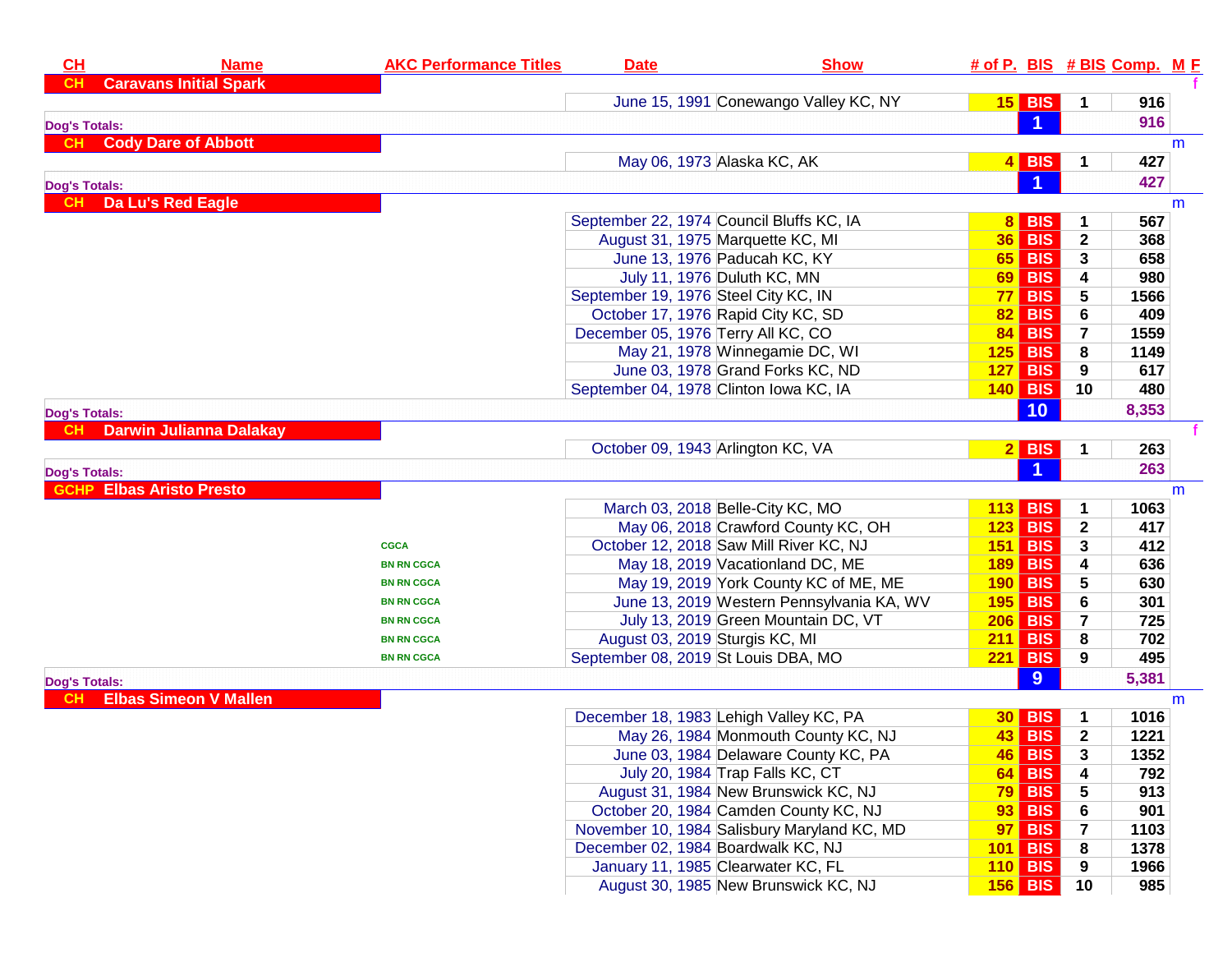| CH                   | <b>Name</b>                            | <b>AKC Performance Titles</b> | <b>Date</b> | <b>Show</b>                                                               |           |                      |                         | # of P. BIS # BIS Comp. M F |   |
|----------------------|----------------------------------------|-------------------------------|-------------|---------------------------------------------------------------------------|-----------|----------------------|-------------------------|-----------------------------|---|
|                      |                                        |                               |             | January 25, 1986 Wallkill KC, NY                                          |           | 177 BIS 11           |                         | 865                         |   |
| <b>Dog's Totals:</b> |                                        |                               |             |                                                                           |           | 11                   |                         | 12,492                      |   |
| <b>CH</b>            | <b>Esbo V Grossglockner</b>            |                               |             |                                                                           |           |                      |                         |                             | m |
|                      |                                        |                               |             | June 14, 1936 Terre Haute Izaak Walton KC, IN                             |           | $3$ BIS              | 1                       | 378                         |   |
|                      |                                        |                               |             | November 17, 1936 Peoria & Central IL KC, IL                              |           | $6$ BIS              | $\mathbf{2}$            | 281                         |   |
|                      |                                        |                               |             | September 18, 1938 Capitol City KC, OH                                    |           | $10$ BIS             | 3                       | 253                         |   |
|                      |                                        |                               |             | May 04, 1940 Calumet KC, IN                                               |           | $12$ BIS             | 4                       | 325                         |   |
| <b>Dog's Totals:</b> |                                        |                               |             |                                                                           |           | $\overline{4}$       |                         | 1,237                       |   |
| <b>CH</b>            | <b>Folly Barns Dexter</b>              |                               |             |                                                                           |           |                      |                         |                             | m |
|                      |                                        |                               |             | January 22, 1978 Greater Miami DC, FL                                     |           | $7$ BIS              |                         | 1377                        |   |
|                      |                                        |                               |             | July 03, 1978 New Brunswick KC, NJ                                        |           | <b>30 BIS</b>        | $\mathbf{2}$            | 839                         |   |
|                      |                                        |                               |             | February 25, 1979 Thronateeska KC, FL                                     |           | $70$ BIS             | 3                       | 1050                        |   |
|                      |                                        |                               |             | June 16, 1979 Conewango Valley KC, NY                                     |           | $92$ BIS             | 4                       | 655                         |   |
|                      |                                        |                               |             | June 17, 1979 Erie KC, PA                                                 |           | $93$ BIS             | 5                       | 965                         |   |
| <b>Dog's Totals:</b> |                                        |                               |             |                                                                           |           | $5\overline{5}$      |                         | 4,886                       |   |
|                      | <b>Forever Kryskara Ace</b>            |                               |             |                                                                           |           |                      |                         |                             | m |
|                      |                                        |                               |             | November 10, 2007 Ozarks KC, MO                                           |           | <b>41 BIS</b>        | 1                       | 989                         |   |
| <b>Dog's Totals:</b> |                                        |                               |             |                                                                           |           | $\blacktriangleleft$ |                         | 989                         |   |
| CH.                  | <b>Gerd V D Lueg V Edelweiss</b>       |                               |             |                                                                           |           |                      |                         |                             | m |
|                      |                                        |                               |             | May 23, 1948 Illinois Valley KC, IL                                       |           | $3$ BIS              | 1                       | 473                         |   |
|                      |                                        |                               |             | June 25, 1949 Blackhawk KC, WI                                            |           | $7$ BIS              | $\mathbf{2}$            | 307                         |   |
|                      |                                        |                               |             | July 26, 1949 Badger KC, WI                                               |           | $10$ BIS             | 3                       | 345                         |   |
|                      |                                        |                               |             | July 30, 1949 McKinley KC, OH                                             |           | $11$ BIS             | 4                       | 336                         |   |
|                      |                                        |                               |             | September 25, 1949 Steel City KC, IN                                      |           | $14$ BIS             | 5                       | 553                         |   |
|                      |                                        |                               |             | December 04, 1949 Western Reserve KC, OH                                  |           | $18$ BIS             | 6                       | 923                         |   |
|                      |                                        |                               |             | February 05, 1950 Muncie KC, IN                                           |           | $19$ BIS             | $\overline{\mathbf{r}}$ | 486                         |   |
|                      |                                        |                               |             | March 05, 1950 Oklahoma City KC, OK                                       |           | $25$ BIS             | 8                       | 459                         |   |
|                      |                                        |                               |             | March 14, 1950 Nebraska KC, NE                                            |           | $27$ BIS             | 9                       | 291                         |   |
|                      |                                        |                               |             | April 23, 1950 Central Ohio KC, OH                                        |           | 31 BIS               | 10                      | 508                         |   |
|                      |                                        |                               |             |                                                                           |           | $33$ BIS             | 11                      | 184                         |   |
|                      |                                        |                               |             | May 11, 1950 Sioux Valley KC, IA<br>July 16, 1950 Kokomo KC, IN           |           |                      | 12                      | 259                         |   |
|                      |                                        |                               |             |                                                                           |           | 41 BIS<br>$45$ BIS   | 13                      | 227                         |   |
|                      |                                        |                               |             | September 16, 1950 Warren KC, OH<br>September 17, 1950 Grand River KC, OH |           | 46 BIS               | 14                      | 228                         |   |
|                      |                                        |                               |             | November 05, 1950 Rock River KC, IL                                       |           | 49 BIS               | 15                      | 551                         |   |
|                      |                                        |                               |             |                                                                           |           | <b>56 BIS</b>        |                         | 299                         |   |
|                      |                                        |                               |             | March 13, 1951 Nebraska KC, NE                                            |           |                      | 16                      |                             |   |
|                      |                                        |                               |             | March 18, 1951 Fort Smith KC, AR                                          |           | <b>57 BIS</b>        | 17                      | 199                         |   |
|                      |                                        |                               |             | January 20, 1952 Northeastern Indiana KC, IN                              | 67 I      | <b>BIS</b>           | 18                      | 382                         |   |
|                      |                                        |                               |             | April 20, 1952 Central Ohio KC, OH                                        | <b>69</b> | <b>BIS</b>           | 19                      | 502                         |   |
|                      |                                        |                               |             | August 30, 1952 Grand Rapids KC, MI                                       |           | $72$ BIS             | 20                      | 323                         |   |
|                      |                                        |                               |             | August 31, 1952 Ingham County KC, MI                                      |           | $73$ BIS             | 21                      | 394                         |   |
| <b>Dog's Totals:</b> |                                        |                               |             |                                                                           |           | 21                   |                         | 8,229                       |   |
| CН                   | <b>Gerda V D Lueg V Alpine Plateau</b> |                               |             |                                                                           |           |                      |                         |                             |   |

**4 BIS 1 371**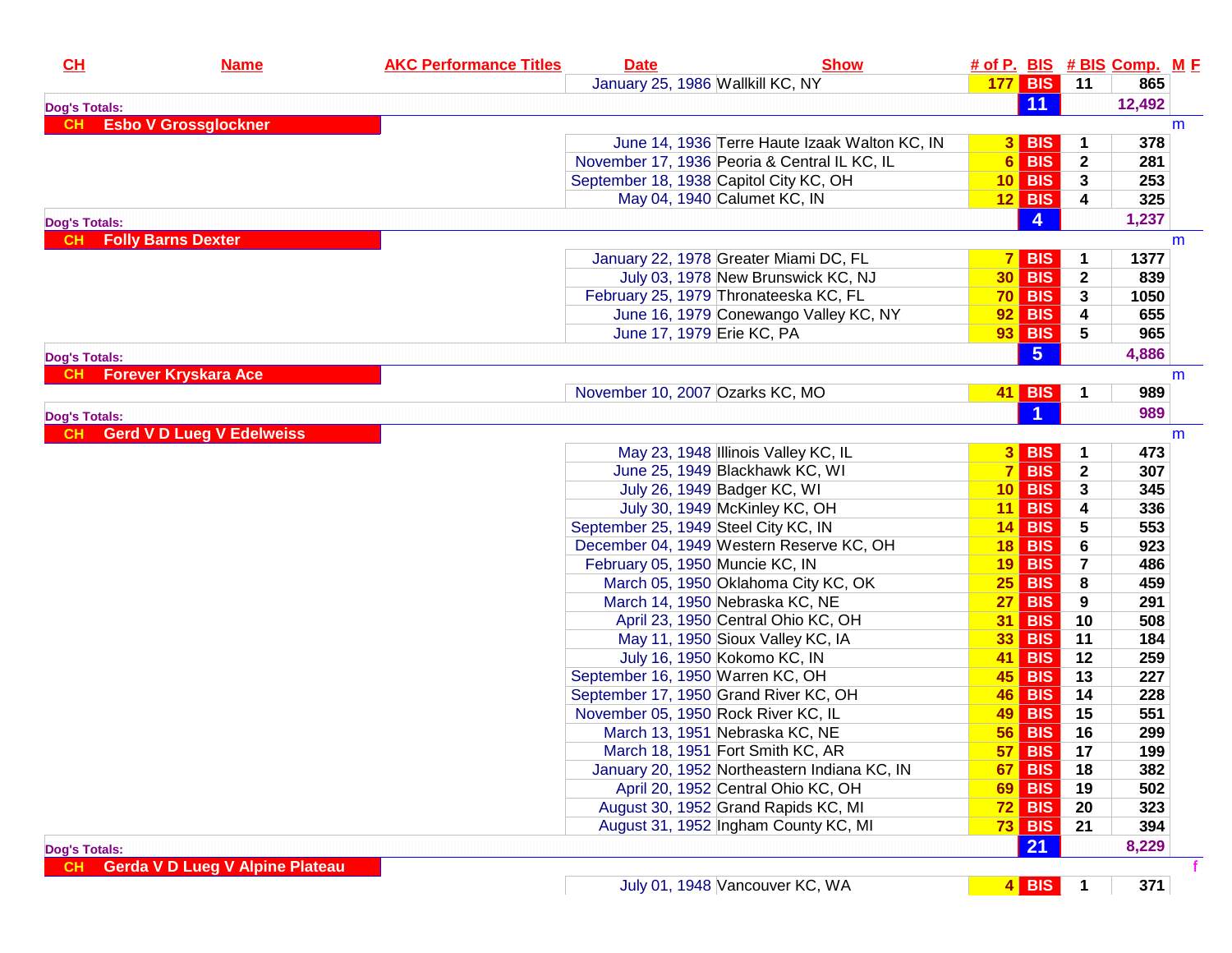| November 21, 1948 DFA of Oregon, OR<br>$5$ BIS<br>$\mathbf{2}$<br>437<br>$\overline{2}$<br>808<br><b>Dog's Totals:</b><br><b>Gerlo V Sauliamt</b><br><b>CH</b><br>m<br>May 04, 1969 Northeastern Indiana KC, IN<br>$18$ BIS<br>1010<br>1<br>1,010<br><b>Dog's Totals:</b><br><b>Gero Christopher of Skycroft</b><br>CH.<br>m<br>March 08, 1964 Mad River Valley KC, OH<br>552<br><b>BIS</b><br>13 <br>April 26, 1964 Toledo KC, OH<br>$17$ BIS<br>$\mathbf{2}$<br>625<br>May 15, 1964 Livonia KC, MI<br><b>19 BIS</b><br>3<br>451<br>June 07, 1964 Rubber City KC, OH<br>$20$ BIS<br>612<br>4<br>July 25, 1964 Sandusky KC, OH<br>$26$ BIS<br>5<br>473<br>January 24, 1965 Pontiac KC, MI<br><b>48 BIS</b><br>6<br>538<br>$6\phantom{1}6$<br>3,251<br><b>Dog's Totals:</b><br><b>Gero Oenz V Edelweiss</b><br>m<br>March 20, 1949 Mississippi Valley KC, MO<br>$2$ BIS<br>696<br>$4$ BIS<br>$\mathbf{2}$<br>March 24, 1949 Sooner State KC, OK<br>212<br>$6$ BIS<br>3<br>April 21, 1949 Arkansas KC, AR<br>210<br>3<br>1,118<br><b>Dog's Totals:</b><br><b>Geronimo of Indian Hill</b><br>m<br>July 28, 1974 Elm City KC, CT<br>$5$ BIS<br>760<br>1<br>760<br><b>Dog's Totals:</b><br><b>Gossoffs Tantrum</b><br>CH.<br>m<br>July 13, 1947 Niagara Falls KC, NY<br>$7$ BIS<br>329<br>1<br>$\blacktriangleleft$<br>329<br><b>Dog's Totals:</b><br><b>Harry No Buddy</b><br><b>CH</b><br>m<br>April 02, 1966 Salina KC, KS<br>$50$ BIS<br>893<br>893<br><b>Dog's Totals:</b><br><b>Harveys Zwingo Barri V Banz</b><br>m<br>June 06, 1959 Kalamazoo KC, MI<br>$5$ BIS<br>591<br>1<br><b>15 BIS</b><br>April 30, 1960 Chattanooga KC, TN<br>$\overline{2}$<br>246<br>July 30, 1960 Sandusky KC, OH<br>$18$ BIS<br>3<br>485<br>April 23, 1961 Lake Shore KC, IN<br>$30$ BIS<br>953<br>4<br>4<br>2,275<br><b>Dog's Totals:</b><br><b>Heilmans Kris V Gero</b><br>m<br>$8$ BIS<br>687<br>January 16, 1955 Northeastern Indiana KC, IN<br>$15$ BIS<br>$\mathbf 2$<br>March 06, 1955 Lawton Fort Sill KC, OK<br>314<br><b>27 BIS</b><br>May 03, 1955 Fort Smith KC, AR<br>265<br>3<br>September 18, 1955 Sioux Valley KC, IA<br><b>46 BIS</b><br>4<br>209<br>October 16, 1955 Schooner State KC, OH<br>47 BIS<br>5<br>485<br>$-5$<br>1,960<br><b>Dog's Totals:</b><br><b>Hercuveen Aurora Borealis</b><br>CH.<br>937<br>February 21, 1925 Maryland KC, MD<br>$1$ BIS | CL | <b>Name</b> | <b>AKC Performance Titles</b> | <b>Date</b> | <b>Show</b> |  | # of P. BIS # BIS Comp. M F |  |
|-------------------------------------------------------------------------------------------------------------------------------------------------------------------------------------------------------------------------------------------------------------------------------------------------------------------------------------------------------------------------------------------------------------------------------------------------------------------------------------------------------------------------------------------------------------------------------------------------------------------------------------------------------------------------------------------------------------------------------------------------------------------------------------------------------------------------------------------------------------------------------------------------------------------------------------------------------------------------------------------------------------------------------------------------------------------------------------------------------------------------------------------------------------------------------------------------------------------------------------------------------------------------------------------------------------------------------------------------------------------------------------------------------------------------------------------------------------------------------------------------------------------------------------------------------------------------------------------------------------------------------------------------------------------------------------------------------------------------------------------------------------------------------------------------------------------------------------------------------------------------------------------------------------------------------------------------------------------------------------------------------------------------------------------------------------------------------------------------------------------------------------------------------------------------------------------------------------------------------------------------------------------------------------------------------------------------------------------------------------|----|-------------|-------------------------------|-------------|-------------|--|-----------------------------|--|
|                                                                                                                                                                                                                                                                                                                                                                                                                                                                                                                                                                                                                                                                                                                                                                                                                                                                                                                                                                                                                                                                                                                                                                                                                                                                                                                                                                                                                                                                                                                                                                                                                                                                                                                                                                                                                                                                                                                                                                                                                                                                                                                                                                                                                                                                                                                                                             |    |             |                               |             |             |  |                             |  |
|                                                                                                                                                                                                                                                                                                                                                                                                                                                                                                                                                                                                                                                                                                                                                                                                                                                                                                                                                                                                                                                                                                                                                                                                                                                                                                                                                                                                                                                                                                                                                                                                                                                                                                                                                                                                                                                                                                                                                                                                                                                                                                                                                                                                                                                                                                                                                             |    |             |                               |             |             |  |                             |  |
|                                                                                                                                                                                                                                                                                                                                                                                                                                                                                                                                                                                                                                                                                                                                                                                                                                                                                                                                                                                                                                                                                                                                                                                                                                                                                                                                                                                                                                                                                                                                                                                                                                                                                                                                                                                                                                                                                                                                                                                                                                                                                                                                                                                                                                                                                                                                                             |    |             |                               |             |             |  |                             |  |
|                                                                                                                                                                                                                                                                                                                                                                                                                                                                                                                                                                                                                                                                                                                                                                                                                                                                                                                                                                                                                                                                                                                                                                                                                                                                                                                                                                                                                                                                                                                                                                                                                                                                                                                                                                                                                                                                                                                                                                                                                                                                                                                                                                                                                                                                                                                                                             |    |             |                               |             |             |  |                             |  |
|                                                                                                                                                                                                                                                                                                                                                                                                                                                                                                                                                                                                                                                                                                                                                                                                                                                                                                                                                                                                                                                                                                                                                                                                                                                                                                                                                                                                                                                                                                                                                                                                                                                                                                                                                                                                                                                                                                                                                                                                                                                                                                                                                                                                                                                                                                                                                             |    |             |                               |             |             |  |                             |  |
|                                                                                                                                                                                                                                                                                                                                                                                                                                                                                                                                                                                                                                                                                                                                                                                                                                                                                                                                                                                                                                                                                                                                                                                                                                                                                                                                                                                                                                                                                                                                                                                                                                                                                                                                                                                                                                                                                                                                                                                                                                                                                                                                                                                                                                                                                                                                                             |    |             |                               |             |             |  |                             |  |
|                                                                                                                                                                                                                                                                                                                                                                                                                                                                                                                                                                                                                                                                                                                                                                                                                                                                                                                                                                                                                                                                                                                                                                                                                                                                                                                                                                                                                                                                                                                                                                                                                                                                                                                                                                                                                                                                                                                                                                                                                                                                                                                                                                                                                                                                                                                                                             |    |             |                               |             |             |  |                             |  |
|                                                                                                                                                                                                                                                                                                                                                                                                                                                                                                                                                                                                                                                                                                                                                                                                                                                                                                                                                                                                                                                                                                                                                                                                                                                                                                                                                                                                                                                                                                                                                                                                                                                                                                                                                                                                                                                                                                                                                                                                                                                                                                                                                                                                                                                                                                                                                             |    |             |                               |             |             |  |                             |  |
|                                                                                                                                                                                                                                                                                                                                                                                                                                                                                                                                                                                                                                                                                                                                                                                                                                                                                                                                                                                                                                                                                                                                                                                                                                                                                                                                                                                                                                                                                                                                                                                                                                                                                                                                                                                                                                                                                                                                                                                                                                                                                                                                                                                                                                                                                                                                                             |    |             |                               |             |             |  |                             |  |
|                                                                                                                                                                                                                                                                                                                                                                                                                                                                                                                                                                                                                                                                                                                                                                                                                                                                                                                                                                                                                                                                                                                                                                                                                                                                                                                                                                                                                                                                                                                                                                                                                                                                                                                                                                                                                                                                                                                                                                                                                                                                                                                                                                                                                                                                                                                                                             |    |             |                               |             |             |  |                             |  |
|                                                                                                                                                                                                                                                                                                                                                                                                                                                                                                                                                                                                                                                                                                                                                                                                                                                                                                                                                                                                                                                                                                                                                                                                                                                                                                                                                                                                                                                                                                                                                                                                                                                                                                                                                                                                                                                                                                                                                                                                                                                                                                                                                                                                                                                                                                                                                             |    |             |                               |             |             |  |                             |  |
|                                                                                                                                                                                                                                                                                                                                                                                                                                                                                                                                                                                                                                                                                                                                                                                                                                                                                                                                                                                                                                                                                                                                                                                                                                                                                                                                                                                                                                                                                                                                                                                                                                                                                                                                                                                                                                                                                                                                                                                                                                                                                                                                                                                                                                                                                                                                                             |    |             |                               |             |             |  |                             |  |
|                                                                                                                                                                                                                                                                                                                                                                                                                                                                                                                                                                                                                                                                                                                                                                                                                                                                                                                                                                                                                                                                                                                                                                                                                                                                                                                                                                                                                                                                                                                                                                                                                                                                                                                                                                                                                                                                                                                                                                                                                                                                                                                                                                                                                                                                                                                                                             |    |             |                               |             |             |  |                             |  |
|                                                                                                                                                                                                                                                                                                                                                                                                                                                                                                                                                                                                                                                                                                                                                                                                                                                                                                                                                                                                                                                                                                                                                                                                                                                                                                                                                                                                                                                                                                                                                                                                                                                                                                                                                                                                                                                                                                                                                                                                                                                                                                                                                                                                                                                                                                                                                             |    |             |                               |             |             |  |                             |  |
|                                                                                                                                                                                                                                                                                                                                                                                                                                                                                                                                                                                                                                                                                                                                                                                                                                                                                                                                                                                                                                                                                                                                                                                                                                                                                                                                                                                                                                                                                                                                                                                                                                                                                                                                                                                                                                                                                                                                                                                                                                                                                                                                                                                                                                                                                                                                                             |    |             |                               |             |             |  |                             |  |
|                                                                                                                                                                                                                                                                                                                                                                                                                                                                                                                                                                                                                                                                                                                                                                                                                                                                                                                                                                                                                                                                                                                                                                                                                                                                                                                                                                                                                                                                                                                                                                                                                                                                                                                                                                                                                                                                                                                                                                                                                                                                                                                                                                                                                                                                                                                                                             |    |             |                               |             |             |  |                             |  |
|                                                                                                                                                                                                                                                                                                                                                                                                                                                                                                                                                                                                                                                                                                                                                                                                                                                                                                                                                                                                                                                                                                                                                                                                                                                                                                                                                                                                                                                                                                                                                                                                                                                                                                                                                                                                                                                                                                                                                                                                                                                                                                                                                                                                                                                                                                                                                             |    |             |                               |             |             |  |                             |  |
|                                                                                                                                                                                                                                                                                                                                                                                                                                                                                                                                                                                                                                                                                                                                                                                                                                                                                                                                                                                                                                                                                                                                                                                                                                                                                                                                                                                                                                                                                                                                                                                                                                                                                                                                                                                                                                                                                                                                                                                                                                                                                                                                                                                                                                                                                                                                                             |    |             |                               |             |             |  |                             |  |
|                                                                                                                                                                                                                                                                                                                                                                                                                                                                                                                                                                                                                                                                                                                                                                                                                                                                                                                                                                                                                                                                                                                                                                                                                                                                                                                                                                                                                                                                                                                                                                                                                                                                                                                                                                                                                                                                                                                                                                                                                                                                                                                                                                                                                                                                                                                                                             |    |             |                               |             |             |  |                             |  |
|                                                                                                                                                                                                                                                                                                                                                                                                                                                                                                                                                                                                                                                                                                                                                                                                                                                                                                                                                                                                                                                                                                                                                                                                                                                                                                                                                                                                                                                                                                                                                                                                                                                                                                                                                                                                                                                                                                                                                                                                                                                                                                                                                                                                                                                                                                                                                             |    |             |                               |             |             |  |                             |  |
|                                                                                                                                                                                                                                                                                                                                                                                                                                                                                                                                                                                                                                                                                                                                                                                                                                                                                                                                                                                                                                                                                                                                                                                                                                                                                                                                                                                                                                                                                                                                                                                                                                                                                                                                                                                                                                                                                                                                                                                                                                                                                                                                                                                                                                                                                                                                                             |    |             |                               |             |             |  |                             |  |
|                                                                                                                                                                                                                                                                                                                                                                                                                                                                                                                                                                                                                                                                                                                                                                                                                                                                                                                                                                                                                                                                                                                                                                                                                                                                                                                                                                                                                                                                                                                                                                                                                                                                                                                                                                                                                                                                                                                                                                                                                                                                                                                                                                                                                                                                                                                                                             |    |             |                               |             |             |  |                             |  |
|                                                                                                                                                                                                                                                                                                                                                                                                                                                                                                                                                                                                                                                                                                                                                                                                                                                                                                                                                                                                                                                                                                                                                                                                                                                                                                                                                                                                                                                                                                                                                                                                                                                                                                                                                                                                                                                                                                                                                                                                                                                                                                                                                                                                                                                                                                                                                             |    |             |                               |             |             |  |                             |  |
|                                                                                                                                                                                                                                                                                                                                                                                                                                                                                                                                                                                                                                                                                                                                                                                                                                                                                                                                                                                                                                                                                                                                                                                                                                                                                                                                                                                                                                                                                                                                                                                                                                                                                                                                                                                                                                                                                                                                                                                                                                                                                                                                                                                                                                                                                                                                                             |    |             |                               |             |             |  |                             |  |
|                                                                                                                                                                                                                                                                                                                                                                                                                                                                                                                                                                                                                                                                                                                                                                                                                                                                                                                                                                                                                                                                                                                                                                                                                                                                                                                                                                                                                                                                                                                                                                                                                                                                                                                                                                                                                                                                                                                                                                                                                                                                                                                                                                                                                                                                                                                                                             |    |             |                               |             |             |  |                             |  |
|                                                                                                                                                                                                                                                                                                                                                                                                                                                                                                                                                                                                                                                                                                                                                                                                                                                                                                                                                                                                                                                                                                                                                                                                                                                                                                                                                                                                                                                                                                                                                                                                                                                                                                                                                                                                                                                                                                                                                                                                                                                                                                                                                                                                                                                                                                                                                             |    |             |                               |             |             |  |                             |  |
|                                                                                                                                                                                                                                                                                                                                                                                                                                                                                                                                                                                                                                                                                                                                                                                                                                                                                                                                                                                                                                                                                                                                                                                                                                                                                                                                                                                                                                                                                                                                                                                                                                                                                                                                                                                                                                                                                                                                                                                                                                                                                                                                                                                                                                                                                                                                                             |    |             |                               |             |             |  |                             |  |
|                                                                                                                                                                                                                                                                                                                                                                                                                                                                                                                                                                                                                                                                                                                                                                                                                                                                                                                                                                                                                                                                                                                                                                                                                                                                                                                                                                                                                                                                                                                                                                                                                                                                                                                                                                                                                                                                                                                                                                                                                                                                                                                                                                                                                                                                                                                                                             |    |             |                               |             |             |  |                             |  |
|                                                                                                                                                                                                                                                                                                                                                                                                                                                                                                                                                                                                                                                                                                                                                                                                                                                                                                                                                                                                                                                                                                                                                                                                                                                                                                                                                                                                                                                                                                                                                                                                                                                                                                                                                                                                                                                                                                                                                                                                                                                                                                                                                                                                                                                                                                                                                             |    |             |                               |             |             |  |                             |  |
|                                                                                                                                                                                                                                                                                                                                                                                                                                                                                                                                                                                                                                                                                                                                                                                                                                                                                                                                                                                                                                                                                                                                                                                                                                                                                                                                                                                                                                                                                                                                                                                                                                                                                                                                                                                                                                                                                                                                                                                                                                                                                                                                                                                                                                                                                                                                                             |    |             |                               |             |             |  |                             |  |
|                                                                                                                                                                                                                                                                                                                                                                                                                                                                                                                                                                                                                                                                                                                                                                                                                                                                                                                                                                                                                                                                                                                                                                                                                                                                                                                                                                                                                                                                                                                                                                                                                                                                                                                                                                                                                                                                                                                                                                                                                                                                                                                                                                                                                                                                                                                                                             |    |             |                               |             |             |  |                             |  |
|                                                                                                                                                                                                                                                                                                                                                                                                                                                                                                                                                                                                                                                                                                                                                                                                                                                                                                                                                                                                                                                                                                                                                                                                                                                                                                                                                                                                                                                                                                                                                                                                                                                                                                                                                                                                                                                                                                                                                                                                                                                                                                                                                                                                                                                                                                                                                             |    |             |                               |             |             |  |                             |  |
|                                                                                                                                                                                                                                                                                                                                                                                                                                                                                                                                                                                                                                                                                                                                                                                                                                                                                                                                                                                                                                                                                                                                                                                                                                                                                                                                                                                                                                                                                                                                                                                                                                                                                                                                                                                                                                                                                                                                                                                                                                                                                                                                                                                                                                                                                                                                                             |    |             |                               |             |             |  |                             |  |
|                                                                                                                                                                                                                                                                                                                                                                                                                                                                                                                                                                                                                                                                                                                                                                                                                                                                                                                                                                                                                                                                                                                                                                                                                                                                                                                                                                                                                                                                                                                                                                                                                                                                                                                                                                                                                                                                                                                                                                                                                                                                                                                                                                                                                                                                                                                                                             |    |             |                               |             |             |  |                             |  |
|                                                                                                                                                                                                                                                                                                                                                                                                                                                                                                                                                                                                                                                                                                                                                                                                                                                                                                                                                                                                                                                                                                                                                                                                                                                                                                                                                                                                                                                                                                                                                                                                                                                                                                                                                                                                                                                                                                                                                                                                                                                                                                                                                                                                                                                                                                                                                             |    |             |                               |             |             |  |                             |  |
|                                                                                                                                                                                                                                                                                                                                                                                                                                                                                                                                                                                                                                                                                                                                                                                                                                                                                                                                                                                                                                                                                                                                                                                                                                                                                                                                                                                                                                                                                                                                                                                                                                                                                                                                                                                                                                                                                                                                                                                                                                                                                                                                                                                                                                                                                                                                                             |    |             |                               |             |             |  |                             |  |
|                                                                                                                                                                                                                                                                                                                                                                                                                                                                                                                                                                                                                                                                                                                                                                                                                                                                                                                                                                                                                                                                                                                                                                                                                                                                                                                                                                                                                                                                                                                                                                                                                                                                                                                                                                                                                                                                                                                                                                                                                                                                                                                                                                                                                                                                                                                                                             |    |             |                               |             |             |  |                             |  |
|                                                                                                                                                                                                                                                                                                                                                                                                                                                                                                                                                                                                                                                                                                                                                                                                                                                                                                                                                                                                                                                                                                                                                                                                                                                                                                                                                                                                                                                                                                                                                                                                                                                                                                                                                                                                                                                                                                                                                                                                                                                                                                                                                                                                                                                                                                                                                             |    |             |                               |             |             |  |                             |  |
|                                                                                                                                                                                                                                                                                                                                                                                                                                                                                                                                                                                                                                                                                                                                                                                                                                                                                                                                                                                                                                                                                                                                                                                                                                                                                                                                                                                                                                                                                                                                                                                                                                                                                                                                                                                                                                                                                                                                                                                                                                                                                                                                                                                                                                                                                                                                                             |    |             |                               |             |             |  |                             |  |
|                                                                                                                                                                                                                                                                                                                                                                                                                                                                                                                                                                                                                                                                                                                                                                                                                                                                                                                                                                                                                                                                                                                                                                                                                                                                                                                                                                                                                                                                                                                                                                                                                                                                                                                                                                                                                                                                                                                                                                                                                                                                                                                                                                                                                                                                                                                                                             |    |             |                               |             |             |  |                             |  |
|                                                                                                                                                                                                                                                                                                                                                                                                                                                                                                                                                                                                                                                                                                                                                                                                                                                                                                                                                                                                                                                                                                                                                                                                                                                                                                                                                                                                                                                                                                                                                                                                                                                                                                                                                                                                                                                                                                                                                                                                                                                                                                                                                                                                                                                                                                                                                             |    |             |                               |             |             |  |                             |  |
|                                                                                                                                                                                                                                                                                                                                                                                                                                                                                                                                                                                                                                                                                                                                                                                                                                                                                                                                                                                                                                                                                                                                                                                                                                                                                                                                                                                                                                                                                                                                                                                                                                                                                                                                                                                                                                                                                                                                                                                                                                                                                                                                                                                                                                                                                                                                                             |    |             |                               |             |             |  |                             |  |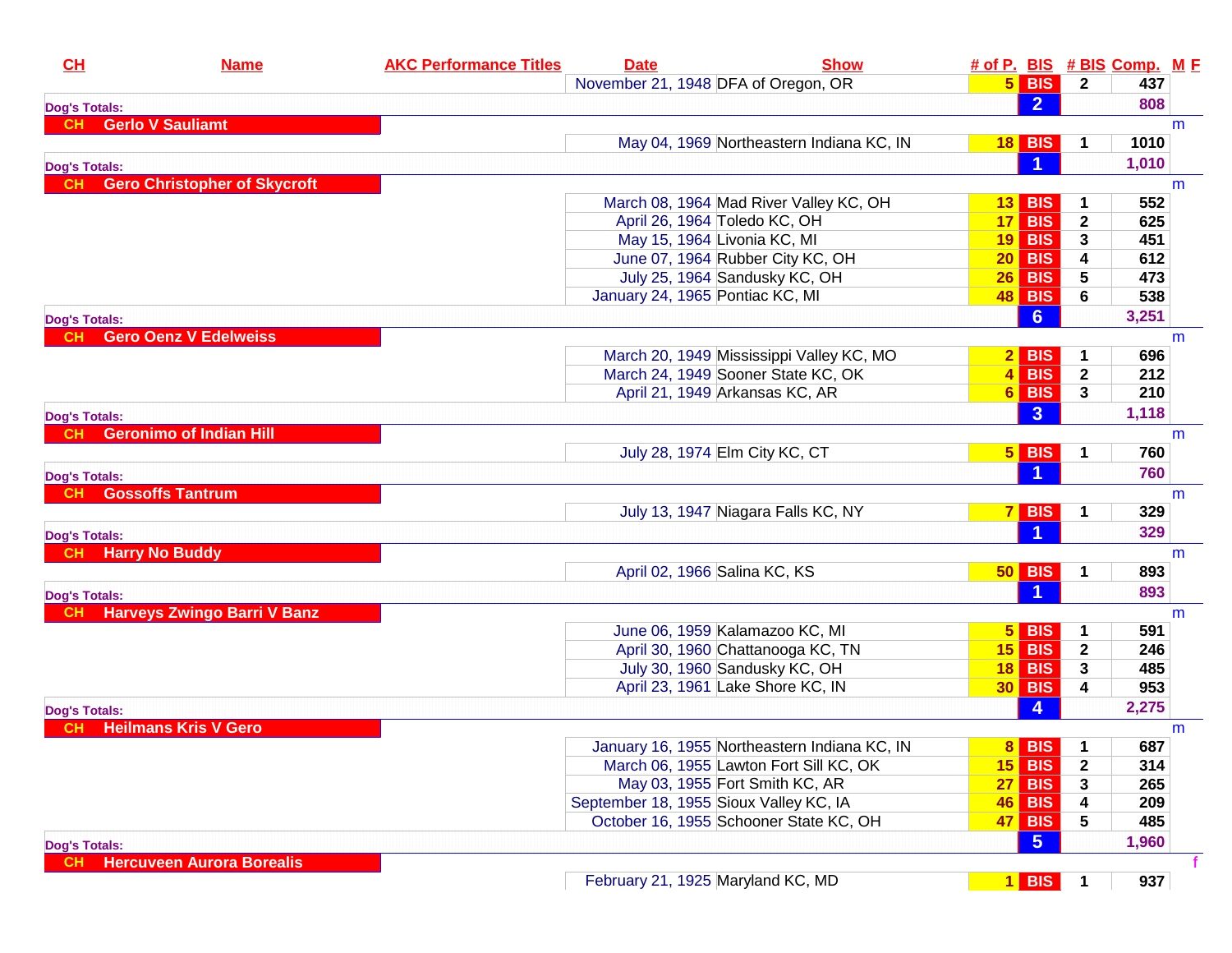| CH                   | <b>Name</b>                            | <b>AKC Performance Titles</b> | <b>Date</b>                        | <b>Show</b>                                      |                 |                      |              | # of P. BIS # BIS Comp. M F |   |
|----------------------|----------------------------------------|-------------------------------|------------------------------------|--------------------------------------------------|-----------------|----------------------|--------------|-----------------------------|---|
| <b>Dog's Totals:</b> |                                        |                               |                                    |                                                  |                 |                      |              | 937                         |   |
| CH.                  | <b>Hercuveen Incomparable</b>          |                               |                                    |                                                  |                 |                      |              |                             | m |
|                      |                                        |                               |                                    | June 12, 1927 Culver City KC, CA                 |                 | $1$ BIS              | 1            | 394                         |   |
| <b>Dog's Totals:</b> |                                        |                               |                                    |                                                  |                 | -1                   |              | 394                         |   |
| <b>CH</b>            | <b>Here Comes A Wise Decision</b>      |                               |                                    |                                                  |                 |                      |              |                             | m |
|                      |                                        |                               |                                    | October 31, 1982 Yellowstone Valley KC, MT       |                 | $6$ BIS              | 1            | 295                         |   |
| <b>Dog's Totals:</b> |                                        |                               |                                    |                                                  |                 |                      |              | 295                         |   |
| <b>CH</b>            | <b>Ishmael Aaron of Tantalus</b>       |                               |                                    |                                                  |                 |                      |              |                             | m |
|                      |                                        | <b>CD</b>                     | September 04, 1967 Hawaiian KC, HI |                                                  |                 | $2$ BIS              | 1            | 307                         |   |
| <b>Dog's Totals:</b> |                                        |                               |                                    |                                                  |                 |                      |              | 307                         |   |
|                      | <b>GCHP</b> Jamelles Aristocrat V Elba |                               |                                    |                                                  |                 |                      |              |                             | m |
|                      |                                        |                               |                                    | April 24, 2010 Heartland DC of Florida, FL       |                 | $3$ BIS              | 1            | 668                         |   |
|                      |                                        | <b>RN</b>                     | October 05, 2012 Hatboro DC, PA    |                                                  |                 | $62$ BIS             | $\mathbf{2}$ | 1623                        |   |
|                      |                                        | <b>RN CGC</b>                 | January 17, 2013 Annapolis KC, MD  |                                                  |                 | <b>84 BIS</b>        | 3            | 606                         |   |
|                      |                                        | <b>RN CGC</b>                 |                                    | February 23, 2013 Ochlockonee River KC of FL, FL | 92              | <b>BIS</b>           | 4            | 566                         |   |
|                      |                                        | <b>RN CGC</b>                 | May 06, 2013 Trenton KC, NJ        |                                                  |                 | $101$ BIS            | 5            | 787                         |   |
| <b>Dog's Totals:</b> |                                        |                               |                                    |                                                  |                 | 5 <sup>5</sup>       |              | 4,250                       |   |
| -CH.                 | <b>Janday Hektor V Gerd</b>            |                               |                                    |                                                  |                 |                      |              |                             | m |
|                      |                                        |                               | March 10, 1956 Oakland KC, CA      |                                                  | 28 <sub>1</sub> | <b>BIS</b>           | 1            | 786                         |   |
|                      |                                        |                               | November 18, 1956 Riverside KC, CA |                                                  |                 | 41 BIS               | $\mathbf{2}$ | 658                         |   |
| <b>Dog's Totals:</b> |                                        |                               |                                    |                                                  |                 | $\overline{2}$       |              | 1,444                       |   |
| <b>CH</b>            | <b>Kavalier Von Grossglocken</b>       |                               |                                    |                                                  |                 |                      |              |                             | m |
|                      |                                        |                               |                                    | April 07, 1929 Western Reserve KC, OH            |                 | $1$ BIS              | 1            | 517                         |   |
|                      |                                        |                               |                                    | May 04, 1929 Mahoning Valley KC, OH              |                 | $2$ BIS              | $\mathbf{2}$ | 246                         |   |
| <b>Dog's Totals:</b> |                                        |                               |                                    |                                                  |                 | $\overline{2}$       |              | 763                         |   |
| <b>CH</b>            | <b>Kobis Grand Tyras</b>               |                               |                                    |                                                  |                 |                      |              |                             | m |
|                      |                                        |                               |                                    | September 26, 1971 Trumbull County KC, OH        |                 | $3$ BIS              | 1            | 866                         |   |
|                      |                                        |                               |                                    |                                                  |                 | $\blacktriangleleft$ |              | 866                         |   |
| <b>Dog's Totals:</b> | <b>GCHS Kris Kountry Poker Face</b>    |                               |                                    |                                                  |                 |                      |              |                             | m |
|                      |                                        |                               | March 10, 2019 Seattle KC, WA      |                                                  |                 | $9$ BIS              | 1            | 936                         |   |
|                      |                                        |                               | June 22, 2019 Waterloo KC, IA      |                                                  |                 | $17$ BIS             | $\mathbf{2}$ | 239                         |   |
|                      |                                        |                               |                                    | October 20, 2019 Wenatchee KC, WA                |                 | $27$ BIS             | 3            | 634                         |   |
|                      |                                        |                               | November 09, 2019 Ozarks KC, MO    |                                                  |                 | <b>31 BIS</b>        | 4            | 959                         |   |
|                      |                                        |                               |                                    |                                                  |                 | 4                    |              | 2,768                       |   |
| Dog's Totals:        | <b>CH</b> Kurtwoods Excalibur          |                               |                                    |                                                  |                 |                      |              |                             | m |
|                      |                                        |                               |                                    | April 26, 1985 Finger Lakes KC, NY               |                 | 8 BIS                | 1            | 977                         |   |
|                      |                                        |                               |                                    | March 07, 1987 Chattanooga KC, TN                |                 | <b>34 BIS</b>        | $\mathbf{2}$ | 1437                        |   |
|                      |                                        |                               |                                    |                                                  |                 | 2 <sup>1</sup>       |              | 2,414                       |   |
| <b>Dog's Totals:</b> | <b>GCHS</b> Lasquites lan of Rolando   |                               |                                    |                                                  |                 |                      |              |                             | m |
|                      |                                        | $_{\rm cgc}$                  |                                    | November 15, 2021 Madera Canyon KC, AZ           |                 | $25$ BIS             | 1            | 603                         |   |
|                      |                                        |                               |                                    |                                                  |                 |                      |              | 603                         |   |
| <b>Dog's Totals:</b> |                                        |                               |                                    |                                                  |                 | $\vert$ 1            |              |                             |   |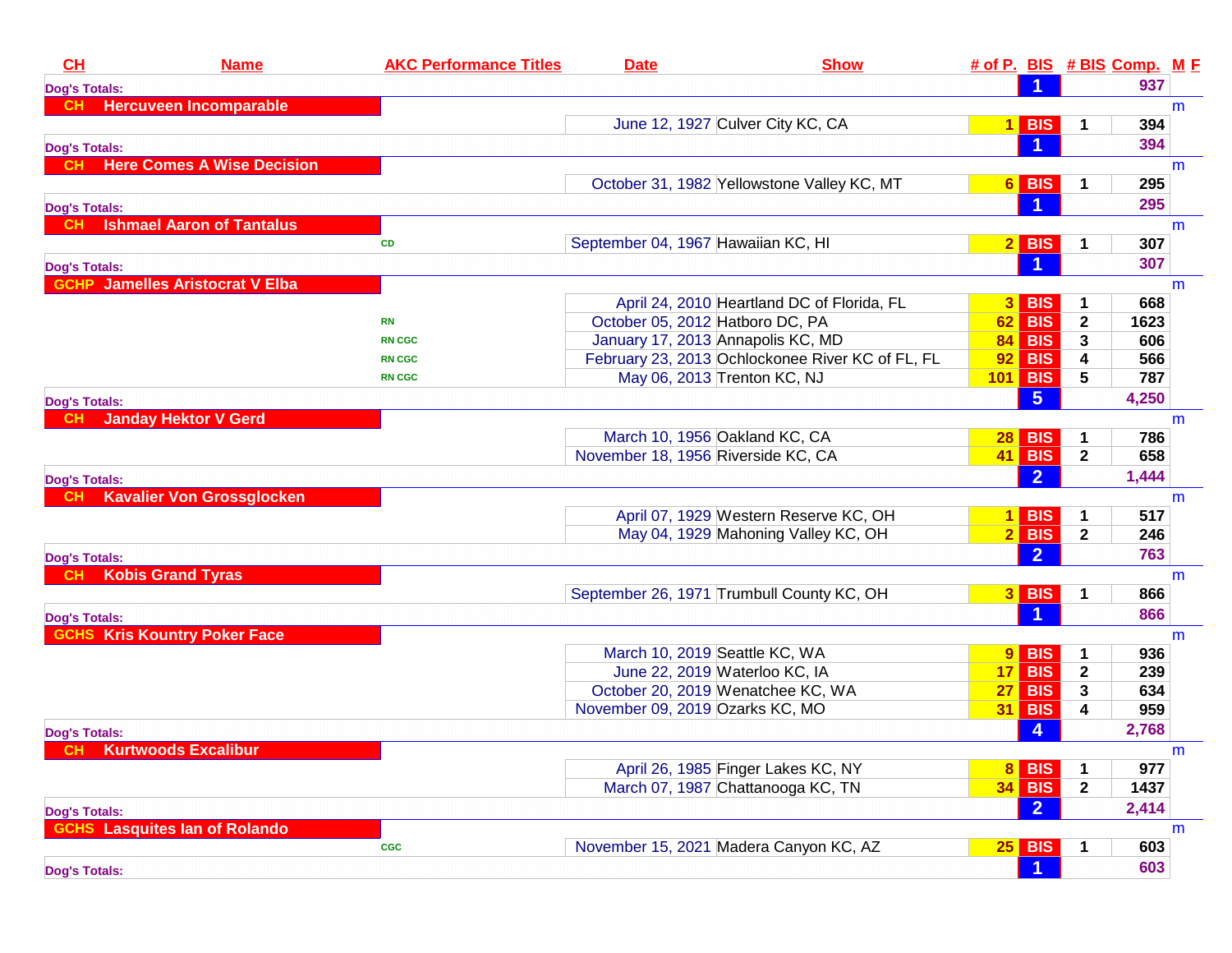| <b>Longs Capitol Gain</b><br>CH<br>m<br>$4$ BIS<br>August 27, 1972 Greeley KC, CO<br>1018<br>1<br>$\blacktriangleleft$<br>1,018<br><b>Dog's Totals:</b><br><b>Love Saints Mister Oscar</b><br><b>CH</b><br>m<br>April 23, 1978 Greater Kingsport KC, TN<br>$2$ BIS<br>557<br>1<br>$9$ BIS<br>April 26, 1979 Savannah KC, GA<br>4<br>357<br>2 <sup>1</sup><br>914<br><b>Dog's Totals:</b><br><b>CH</b> Lynchcreeks Ace V Stoan<br>m<br>June 03, 1989 Mt Bachelor KC, OR<br>$10$ BIS<br>621<br>July 22, 1989 Willamette Valley KC, OR<br>$14$ BIS<br>$\mathbf{2}$<br>729<br>2 <sup>1</sup><br>1,350<br><b>Dog's Totals:</b><br><b>Lynchcreeks Executive</b><br>m<br>1397<br>June 06, 1993 Mississippi Valley KC, IL<br><b>BIS</b><br>10 <sub>l</sub><br>March 12, 1994 Moberly Missouri KC, MO<br><b>BIS</b><br>$\mathbf 2$<br>1735<br>27 <br>March 13, 1994 Columbia Missouri KC, MO<br><b>BIS</b><br>3<br>1703<br>28 <br>4<br>January 07, 1995 Arkansas KC, AR<br>59 <br><b>BIS</b><br>838<br>5<br>January 08, 1995 Arkansas KC, AR<br><b>BIS</b><br>817<br>60<br>6<br>April 12, 1996 Macon KC, GA<br><b>84 BIS</b><br>2233<br>6 <sup>°</sup><br>8,723<br><b>Dog's Totals:</b><br><b>Ma-Bobs Moe Buddy V Buddy</b><br>m<br>November 22, 1969 Monroe KC, MI<br>$18$ BIS<br>705<br>1<br><b>33 BIS</b><br>June 14, 1970 Paducah KC, KY<br>$\mathbf{2}$<br>550<br>July 04, 1970 Blennerhassett KC, WV<br>$36$ BIS<br>669<br>3<br>3 <sup>1</sup><br>1,924<br><b>Dog's Totals:</b><br><b>GCHB Mahoganys Gallant Spirit V Charley</b><br>m<br>July 27, 2015 Bald Eagle KC of Williamsport, PA<br>$11$ BIS<br>358<br>1<br><b>18 BIS</b><br>$\mathbf{2}$<br>September 25, 2015 Warrenton KC, VA<br>866<br>$\overline{2}$<br>1,224<br><b>Dog's Totals:</b><br><b>Majestics Cenicienta</b><br><b>CH</b><br>September 27, 1998 Vacationland DC of Maine, ME<br><b>BIS</b><br>503<br>13 I<br><b>BIS</b><br>$\mathbf 2$<br>May 16, 1999 Furniture City KC, NC<br>770<br><b>47</b> l<br>September 12, 1999 Carrol County KC, NH<br><b>BIS</b><br>3<br>550<br>65 <br>October 03, 1999 Vacationland DC of Maine, ME<br><b>BIS</b><br>4<br>359<br>67<br>July 15, 2000 Champlain Valley KC, VT<br>$79$ BIS<br>5<br>763<br><b>95 BIS</b><br>October 28, 2001 Charlottesville Albemarle KC, VA<br>6<br>796<br>6<br>3,741<br><b>Dog's Totals:</b><br><b>Mardonofs Seagram V Pandor</b><br>m<br>April 25, 1976 Columbia KC, SC<br><b>13 BIS</b><br>717<br>1<br>717<br><b>Dog's Totals:</b><br><b>Mar-Dons Buckpasser V Opdyke</b><br>m<br>10 BIS<br>975<br>September 11, 1977 Fort Bend KC, TX<br><b>28 BIS</b><br>February 12, 1978 Calcasieu KC, LA<br>$\overline{2}$<br>802 | CH | <b>Name</b> | <b>AKC Performance Titles</b> | <b>Date</b> | <b>Show</b> |  | # of P. BIS # BIS Comp. M F |  |
|---------------------------------------------------------------------------------------------------------------------------------------------------------------------------------------------------------------------------------------------------------------------------------------------------------------------------------------------------------------------------------------------------------------------------------------------------------------------------------------------------------------------------------------------------------------------------------------------------------------------------------------------------------------------------------------------------------------------------------------------------------------------------------------------------------------------------------------------------------------------------------------------------------------------------------------------------------------------------------------------------------------------------------------------------------------------------------------------------------------------------------------------------------------------------------------------------------------------------------------------------------------------------------------------------------------------------------------------------------------------------------------------------------------------------------------------------------------------------------------------------------------------------------------------------------------------------------------------------------------------------------------------------------------------------------------------------------------------------------------------------------------------------------------------------------------------------------------------------------------------------------------------------------------------------------------------------------------------------------------------------------------------------------------------------------------------------------------------------------------------------------------------------------------------------------------------------------------------------------------------------------------------------------------------------------------------------------------------------------------------------------------------------------------------------------------------------------------------------------------------------------------------------------------------------------------------------------------------------------------------------------------------------------|----|-------------|-------------------------------|-------------|-------------|--|-----------------------------|--|
|                                                                                                                                                                                                                                                                                                                                                                                                                                                                                                                                                                                                                                                                                                                                                                                                                                                                                                                                                                                                                                                                                                                                                                                                                                                                                                                                                                                                                                                                                                                                                                                                                                                                                                                                                                                                                                                                                                                                                                                                                                                                                                                                                                                                                                                                                                                                                                                                                                                                                                                                                                                                                                                         |    |             |                               |             |             |  |                             |  |
|                                                                                                                                                                                                                                                                                                                                                                                                                                                                                                                                                                                                                                                                                                                                                                                                                                                                                                                                                                                                                                                                                                                                                                                                                                                                                                                                                                                                                                                                                                                                                                                                                                                                                                                                                                                                                                                                                                                                                                                                                                                                                                                                                                                                                                                                                                                                                                                                                                                                                                                                                                                                                                                         |    |             |                               |             |             |  |                             |  |
|                                                                                                                                                                                                                                                                                                                                                                                                                                                                                                                                                                                                                                                                                                                                                                                                                                                                                                                                                                                                                                                                                                                                                                                                                                                                                                                                                                                                                                                                                                                                                                                                                                                                                                                                                                                                                                                                                                                                                                                                                                                                                                                                                                                                                                                                                                                                                                                                                                                                                                                                                                                                                                                         |    |             |                               |             |             |  |                             |  |
|                                                                                                                                                                                                                                                                                                                                                                                                                                                                                                                                                                                                                                                                                                                                                                                                                                                                                                                                                                                                                                                                                                                                                                                                                                                                                                                                                                                                                                                                                                                                                                                                                                                                                                                                                                                                                                                                                                                                                                                                                                                                                                                                                                                                                                                                                                                                                                                                                                                                                                                                                                                                                                                         |    |             |                               |             |             |  |                             |  |
|                                                                                                                                                                                                                                                                                                                                                                                                                                                                                                                                                                                                                                                                                                                                                                                                                                                                                                                                                                                                                                                                                                                                                                                                                                                                                                                                                                                                                                                                                                                                                                                                                                                                                                                                                                                                                                                                                                                                                                                                                                                                                                                                                                                                                                                                                                                                                                                                                                                                                                                                                                                                                                                         |    |             |                               |             |             |  |                             |  |
|                                                                                                                                                                                                                                                                                                                                                                                                                                                                                                                                                                                                                                                                                                                                                                                                                                                                                                                                                                                                                                                                                                                                                                                                                                                                                                                                                                                                                                                                                                                                                                                                                                                                                                                                                                                                                                                                                                                                                                                                                                                                                                                                                                                                                                                                                                                                                                                                                                                                                                                                                                                                                                                         |    |             |                               |             |             |  |                             |  |
|                                                                                                                                                                                                                                                                                                                                                                                                                                                                                                                                                                                                                                                                                                                                                                                                                                                                                                                                                                                                                                                                                                                                                                                                                                                                                                                                                                                                                                                                                                                                                                                                                                                                                                                                                                                                                                                                                                                                                                                                                                                                                                                                                                                                                                                                                                                                                                                                                                                                                                                                                                                                                                                         |    |             |                               |             |             |  |                             |  |
|                                                                                                                                                                                                                                                                                                                                                                                                                                                                                                                                                                                                                                                                                                                                                                                                                                                                                                                                                                                                                                                                                                                                                                                                                                                                                                                                                                                                                                                                                                                                                                                                                                                                                                                                                                                                                                                                                                                                                                                                                                                                                                                                                                                                                                                                                                                                                                                                                                                                                                                                                                                                                                                         |    |             |                               |             |             |  |                             |  |
|                                                                                                                                                                                                                                                                                                                                                                                                                                                                                                                                                                                                                                                                                                                                                                                                                                                                                                                                                                                                                                                                                                                                                                                                                                                                                                                                                                                                                                                                                                                                                                                                                                                                                                                                                                                                                                                                                                                                                                                                                                                                                                                                                                                                                                                                                                                                                                                                                                                                                                                                                                                                                                                         |    |             |                               |             |             |  |                             |  |
|                                                                                                                                                                                                                                                                                                                                                                                                                                                                                                                                                                                                                                                                                                                                                                                                                                                                                                                                                                                                                                                                                                                                                                                                                                                                                                                                                                                                                                                                                                                                                                                                                                                                                                                                                                                                                                                                                                                                                                                                                                                                                                                                                                                                                                                                                                                                                                                                                                                                                                                                                                                                                                                         |    |             |                               |             |             |  |                             |  |
|                                                                                                                                                                                                                                                                                                                                                                                                                                                                                                                                                                                                                                                                                                                                                                                                                                                                                                                                                                                                                                                                                                                                                                                                                                                                                                                                                                                                                                                                                                                                                                                                                                                                                                                                                                                                                                                                                                                                                                                                                                                                                                                                                                                                                                                                                                                                                                                                                                                                                                                                                                                                                                                         |    |             |                               |             |             |  |                             |  |
|                                                                                                                                                                                                                                                                                                                                                                                                                                                                                                                                                                                                                                                                                                                                                                                                                                                                                                                                                                                                                                                                                                                                                                                                                                                                                                                                                                                                                                                                                                                                                                                                                                                                                                                                                                                                                                                                                                                                                                                                                                                                                                                                                                                                                                                                                                                                                                                                                                                                                                                                                                                                                                                         |    |             |                               |             |             |  |                             |  |
|                                                                                                                                                                                                                                                                                                                                                                                                                                                                                                                                                                                                                                                                                                                                                                                                                                                                                                                                                                                                                                                                                                                                                                                                                                                                                                                                                                                                                                                                                                                                                                                                                                                                                                                                                                                                                                                                                                                                                                                                                                                                                                                                                                                                                                                                                                                                                                                                                                                                                                                                                                                                                                                         |    |             |                               |             |             |  |                             |  |
|                                                                                                                                                                                                                                                                                                                                                                                                                                                                                                                                                                                                                                                                                                                                                                                                                                                                                                                                                                                                                                                                                                                                                                                                                                                                                                                                                                                                                                                                                                                                                                                                                                                                                                                                                                                                                                                                                                                                                                                                                                                                                                                                                                                                                                                                                                                                                                                                                                                                                                                                                                                                                                                         |    |             |                               |             |             |  |                             |  |
|                                                                                                                                                                                                                                                                                                                                                                                                                                                                                                                                                                                                                                                                                                                                                                                                                                                                                                                                                                                                                                                                                                                                                                                                                                                                                                                                                                                                                                                                                                                                                                                                                                                                                                                                                                                                                                                                                                                                                                                                                                                                                                                                                                                                                                                                                                                                                                                                                                                                                                                                                                                                                                                         |    |             |                               |             |             |  |                             |  |
|                                                                                                                                                                                                                                                                                                                                                                                                                                                                                                                                                                                                                                                                                                                                                                                                                                                                                                                                                                                                                                                                                                                                                                                                                                                                                                                                                                                                                                                                                                                                                                                                                                                                                                                                                                                                                                                                                                                                                                                                                                                                                                                                                                                                                                                                                                                                                                                                                                                                                                                                                                                                                                                         |    |             |                               |             |             |  |                             |  |
|                                                                                                                                                                                                                                                                                                                                                                                                                                                                                                                                                                                                                                                                                                                                                                                                                                                                                                                                                                                                                                                                                                                                                                                                                                                                                                                                                                                                                                                                                                                                                                                                                                                                                                                                                                                                                                                                                                                                                                                                                                                                                                                                                                                                                                                                                                                                                                                                                                                                                                                                                                                                                                                         |    |             |                               |             |             |  |                             |  |
|                                                                                                                                                                                                                                                                                                                                                                                                                                                                                                                                                                                                                                                                                                                                                                                                                                                                                                                                                                                                                                                                                                                                                                                                                                                                                                                                                                                                                                                                                                                                                                                                                                                                                                                                                                                                                                                                                                                                                                                                                                                                                                                                                                                                                                                                                                                                                                                                                                                                                                                                                                                                                                                         |    |             |                               |             |             |  |                             |  |
|                                                                                                                                                                                                                                                                                                                                                                                                                                                                                                                                                                                                                                                                                                                                                                                                                                                                                                                                                                                                                                                                                                                                                                                                                                                                                                                                                                                                                                                                                                                                                                                                                                                                                                                                                                                                                                                                                                                                                                                                                                                                                                                                                                                                                                                                                                                                                                                                                                                                                                                                                                                                                                                         |    |             |                               |             |             |  |                             |  |
|                                                                                                                                                                                                                                                                                                                                                                                                                                                                                                                                                                                                                                                                                                                                                                                                                                                                                                                                                                                                                                                                                                                                                                                                                                                                                                                                                                                                                                                                                                                                                                                                                                                                                                                                                                                                                                                                                                                                                                                                                                                                                                                                                                                                                                                                                                                                                                                                                                                                                                                                                                                                                                                         |    |             |                               |             |             |  |                             |  |
|                                                                                                                                                                                                                                                                                                                                                                                                                                                                                                                                                                                                                                                                                                                                                                                                                                                                                                                                                                                                                                                                                                                                                                                                                                                                                                                                                                                                                                                                                                                                                                                                                                                                                                                                                                                                                                                                                                                                                                                                                                                                                                                                                                                                                                                                                                                                                                                                                                                                                                                                                                                                                                                         |    |             |                               |             |             |  |                             |  |
|                                                                                                                                                                                                                                                                                                                                                                                                                                                                                                                                                                                                                                                                                                                                                                                                                                                                                                                                                                                                                                                                                                                                                                                                                                                                                                                                                                                                                                                                                                                                                                                                                                                                                                                                                                                                                                                                                                                                                                                                                                                                                                                                                                                                                                                                                                                                                                                                                                                                                                                                                                                                                                                         |    |             |                               |             |             |  |                             |  |
|                                                                                                                                                                                                                                                                                                                                                                                                                                                                                                                                                                                                                                                                                                                                                                                                                                                                                                                                                                                                                                                                                                                                                                                                                                                                                                                                                                                                                                                                                                                                                                                                                                                                                                                                                                                                                                                                                                                                                                                                                                                                                                                                                                                                                                                                                                                                                                                                                                                                                                                                                                                                                                                         |    |             |                               |             |             |  |                             |  |
|                                                                                                                                                                                                                                                                                                                                                                                                                                                                                                                                                                                                                                                                                                                                                                                                                                                                                                                                                                                                                                                                                                                                                                                                                                                                                                                                                                                                                                                                                                                                                                                                                                                                                                                                                                                                                                                                                                                                                                                                                                                                                                                                                                                                                                                                                                                                                                                                                                                                                                                                                                                                                                                         |    |             |                               |             |             |  |                             |  |
|                                                                                                                                                                                                                                                                                                                                                                                                                                                                                                                                                                                                                                                                                                                                                                                                                                                                                                                                                                                                                                                                                                                                                                                                                                                                                                                                                                                                                                                                                                                                                                                                                                                                                                                                                                                                                                                                                                                                                                                                                                                                                                                                                                                                                                                                                                                                                                                                                                                                                                                                                                                                                                                         |    |             |                               |             |             |  |                             |  |
|                                                                                                                                                                                                                                                                                                                                                                                                                                                                                                                                                                                                                                                                                                                                                                                                                                                                                                                                                                                                                                                                                                                                                                                                                                                                                                                                                                                                                                                                                                                                                                                                                                                                                                                                                                                                                                                                                                                                                                                                                                                                                                                                                                                                                                                                                                                                                                                                                                                                                                                                                                                                                                                         |    |             |                               |             |             |  |                             |  |
|                                                                                                                                                                                                                                                                                                                                                                                                                                                                                                                                                                                                                                                                                                                                                                                                                                                                                                                                                                                                                                                                                                                                                                                                                                                                                                                                                                                                                                                                                                                                                                                                                                                                                                                                                                                                                                                                                                                                                                                                                                                                                                                                                                                                                                                                                                                                                                                                                                                                                                                                                                                                                                                         |    |             |                               |             |             |  |                             |  |
|                                                                                                                                                                                                                                                                                                                                                                                                                                                                                                                                                                                                                                                                                                                                                                                                                                                                                                                                                                                                                                                                                                                                                                                                                                                                                                                                                                                                                                                                                                                                                                                                                                                                                                                                                                                                                                                                                                                                                                                                                                                                                                                                                                                                                                                                                                                                                                                                                                                                                                                                                                                                                                                         |    |             |                               |             |             |  |                             |  |
|                                                                                                                                                                                                                                                                                                                                                                                                                                                                                                                                                                                                                                                                                                                                                                                                                                                                                                                                                                                                                                                                                                                                                                                                                                                                                                                                                                                                                                                                                                                                                                                                                                                                                                                                                                                                                                                                                                                                                                                                                                                                                                                                                                                                                                                                                                                                                                                                                                                                                                                                                                                                                                                         |    |             |                               |             |             |  |                             |  |
|                                                                                                                                                                                                                                                                                                                                                                                                                                                                                                                                                                                                                                                                                                                                                                                                                                                                                                                                                                                                                                                                                                                                                                                                                                                                                                                                                                                                                                                                                                                                                                                                                                                                                                                                                                                                                                                                                                                                                                                                                                                                                                                                                                                                                                                                                                                                                                                                                                                                                                                                                                                                                                                         |    |             |                               |             |             |  |                             |  |
|                                                                                                                                                                                                                                                                                                                                                                                                                                                                                                                                                                                                                                                                                                                                                                                                                                                                                                                                                                                                                                                                                                                                                                                                                                                                                                                                                                                                                                                                                                                                                                                                                                                                                                                                                                                                                                                                                                                                                                                                                                                                                                                                                                                                                                                                                                                                                                                                                                                                                                                                                                                                                                                         |    |             |                               |             |             |  |                             |  |
|                                                                                                                                                                                                                                                                                                                                                                                                                                                                                                                                                                                                                                                                                                                                                                                                                                                                                                                                                                                                                                                                                                                                                                                                                                                                                                                                                                                                                                                                                                                                                                                                                                                                                                                                                                                                                                                                                                                                                                                                                                                                                                                                                                                                                                                                                                                                                                                                                                                                                                                                                                                                                                                         |    |             |                               |             |             |  |                             |  |
|                                                                                                                                                                                                                                                                                                                                                                                                                                                                                                                                                                                                                                                                                                                                                                                                                                                                                                                                                                                                                                                                                                                                                                                                                                                                                                                                                                                                                                                                                                                                                                                                                                                                                                                                                                                                                                                                                                                                                                                                                                                                                                                                                                                                                                                                                                                                                                                                                                                                                                                                                                                                                                                         |    |             |                               |             |             |  |                             |  |
|                                                                                                                                                                                                                                                                                                                                                                                                                                                                                                                                                                                                                                                                                                                                                                                                                                                                                                                                                                                                                                                                                                                                                                                                                                                                                                                                                                                                                                                                                                                                                                                                                                                                                                                                                                                                                                                                                                                                                                                                                                                                                                                                                                                                                                                                                                                                                                                                                                                                                                                                                                                                                                                         |    |             |                               |             |             |  |                             |  |
|                                                                                                                                                                                                                                                                                                                                                                                                                                                                                                                                                                                                                                                                                                                                                                                                                                                                                                                                                                                                                                                                                                                                                                                                                                                                                                                                                                                                                                                                                                                                                                                                                                                                                                                                                                                                                                                                                                                                                                                                                                                                                                                                                                                                                                                                                                                                                                                                                                                                                                                                                                                                                                                         |    |             |                               |             |             |  |                             |  |
|                                                                                                                                                                                                                                                                                                                                                                                                                                                                                                                                                                                                                                                                                                                                                                                                                                                                                                                                                                                                                                                                                                                                                                                                                                                                                                                                                                                                                                                                                                                                                                                                                                                                                                                                                                                                                                                                                                                                                                                                                                                                                                                                                                                                                                                                                                                                                                                                                                                                                                                                                                                                                                                         |    |             |                               |             |             |  |                             |  |
|                                                                                                                                                                                                                                                                                                                                                                                                                                                                                                                                                                                                                                                                                                                                                                                                                                                                                                                                                                                                                                                                                                                                                                                                                                                                                                                                                                                                                                                                                                                                                                                                                                                                                                                                                                                                                                                                                                                                                                                                                                                                                                                                                                                                                                                                                                                                                                                                                                                                                                                                                                                                                                                         |    |             |                               |             |             |  |                             |  |
|                                                                                                                                                                                                                                                                                                                                                                                                                                                                                                                                                                                                                                                                                                                                                                                                                                                                                                                                                                                                                                                                                                                                                                                                                                                                                                                                                                                                                                                                                                                                                                                                                                                                                                                                                                                                                                                                                                                                                                                                                                                                                                                                                                                                                                                                                                                                                                                                                                                                                                                                                                                                                                                         |    |             |                               |             |             |  |                             |  |
|                                                                                                                                                                                                                                                                                                                                                                                                                                                                                                                                                                                                                                                                                                                                                                                                                                                                                                                                                                                                                                                                                                                                                                                                                                                                                                                                                                                                                                                                                                                                                                                                                                                                                                                                                                                                                                                                                                                                                                                                                                                                                                                                                                                                                                                                                                                                                                                                                                                                                                                                                                                                                                                         |    |             |                               |             |             |  |                             |  |
|                                                                                                                                                                                                                                                                                                                                                                                                                                                                                                                                                                                                                                                                                                                                                                                                                                                                                                                                                                                                                                                                                                                                                                                                                                                                                                                                                                                                                                                                                                                                                                                                                                                                                                                                                                                                                                                                                                                                                                                                                                                                                                                                                                                                                                                                                                                                                                                                                                                                                                                                                                                                                                                         |    |             |                               |             |             |  |                             |  |
|                                                                                                                                                                                                                                                                                                                                                                                                                                                                                                                                                                                                                                                                                                                                                                                                                                                                                                                                                                                                                                                                                                                                                                                                                                                                                                                                                                                                                                                                                                                                                                                                                                                                                                                                                                                                                                                                                                                                                                                                                                                                                                                                                                                                                                                                                                                                                                                                                                                                                                                                                                                                                                                         |    |             |                               |             |             |  |                             |  |
|                                                                                                                                                                                                                                                                                                                                                                                                                                                                                                                                                                                                                                                                                                                                                                                                                                                                                                                                                                                                                                                                                                                                                                                                                                                                                                                                                                                                                                                                                                                                                                                                                                                                                                                                                                                                                                                                                                                                                                                                                                                                                                                                                                                                                                                                                                                                                                                                                                                                                                                                                                                                                                                         |    |             |                               |             |             |  |                             |  |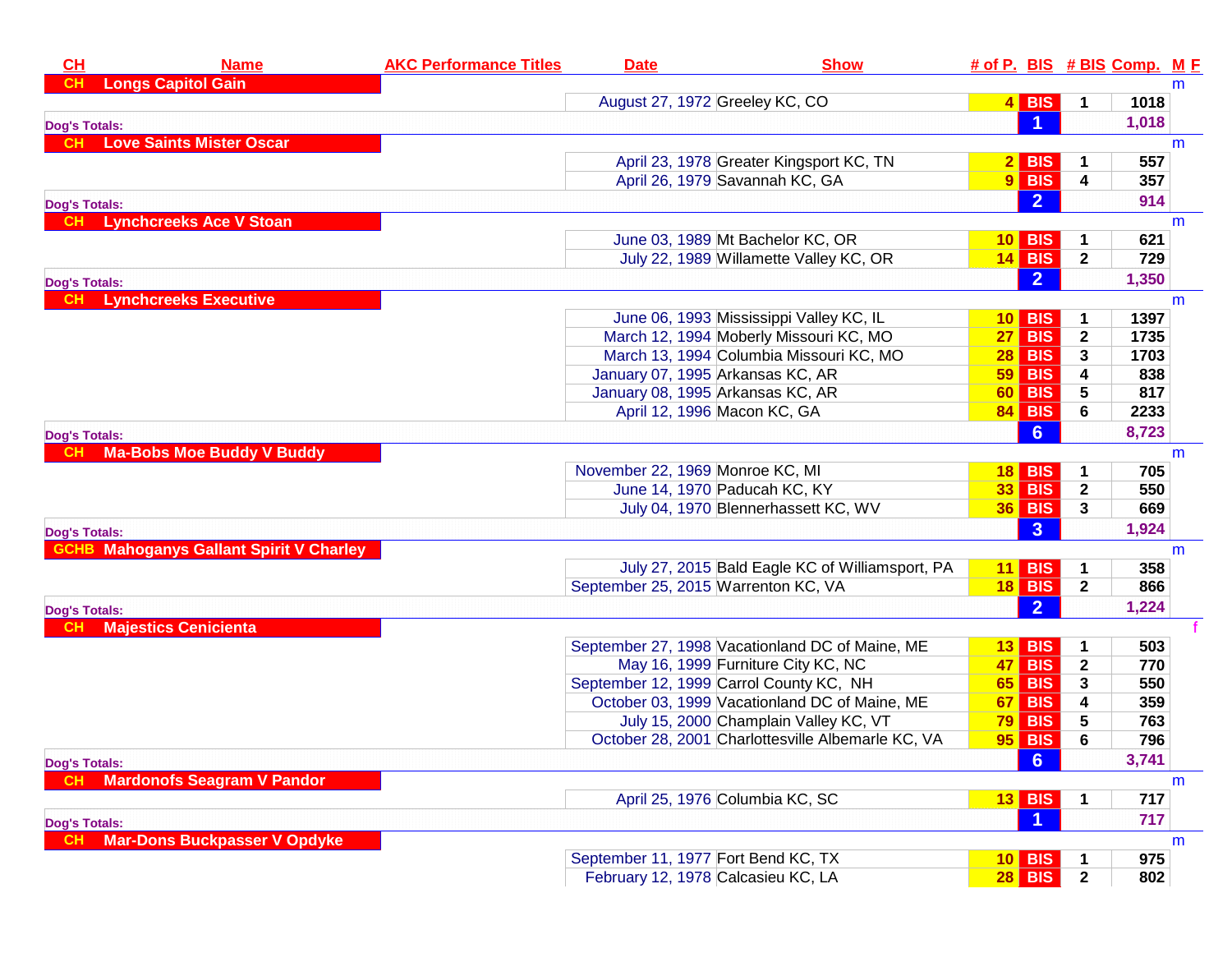| CL                                 | <b>Name</b>                          | <b>AKC Performance Titles</b> | <b>Date</b> | <b>Show</b>                                   |    |                      |                | # of P. BIS # BIS Comp. M F |   |
|------------------------------------|--------------------------------------|-------------------------------|-------------|-----------------------------------------------|----|----------------------|----------------|-----------------------------|---|
|                                    |                                      |                               |             | March 11, 1978 Austin KC, TX                  |    | $32$ BIS             | $\mathbf{3}$   | 1555                        |   |
|                                    |                                      |                               |             | September 10, 1978 Fort Bend KC, TX           |    | $45$ BIS             | 4              | 1548                        |   |
|                                    |                                      |                               |             | January 20, 1979 Big Spring KC, TX            | 59 | <b>BIS</b>           | 5              | 687                         |   |
|                                    |                                      |                               |             | January 27, 1979 West Texas KC, TX            |    | $61$ BIS             | 6              | 635                         |   |
|                                    |                                      |                               |             | February 18, 1979 KC of Greater Victoria, TX  | 64 | <b>BIS</b>           | $\overline{7}$ | 931                         |   |
|                                    |                                      |                               |             | November 11, 1979 Brazos Valley KC, TX        |    | $76$ BIS             | 8              | 856                         |   |
| <b>Dog's Totals:</b>               |                                      |                               |             |                                               |    | 8                    |                | 7,989                       |   |
|                                    | <b>Marmaduke Van Damme</b>           |                               |             |                                               |    |                      |                |                             | m |
|                                    |                                      |                               |             | March 06, 1966 Oakland KC, CA                 |    | $1$ BIS              | 1              | 1269                        |   |
| <b>Dog's Totals:</b>               |                                      |                               |             |                                               |    |                      |                | 1,269                       |   |
| <b>CH</b>                          | <b>Milcliff Acres Bracy V Esbo</b>   |                               |             |                                               |    |                      |                |                             | m |
|                                    |                                      |                               |             | September 06, 1954 Corn Belt KC, IL           |    | $1$ BIS              | 1              | 358                         |   |
| <b>Dog's Totals:</b>               |                                      |                               |             |                                               |    | -1                   |                | 358                         |   |
| <b>CH</b>                          | <b>Mountain Chief</b>                |                               |             |                                               |    |                      |                |                             | m |
|                                    |                                      |                               |             | September 20, 1940 Intermountain KC, UT       |    | $2$ BIS              |                | 210                         |   |
| <b>Dog's Totals:</b>               |                                      |                               |             |                                               |    | $\blacktriangleleft$ |                | 210                         |   |
| <b>CH</b>                          | <b>Mountain Ranger</b>               |                               |             |                                               |    |                      |                |                             | m |
|                                    |                                      |                               |             | September 03, 1944 San Mateo KC, CA           |    | $3$ BIS              | 1              | 467                         |   |
|                                    |                                      |                               |             | July 28, 1946 Santa Barbara KC, CA            |    | 8 BIS                | $\mathbf{2}$   | 501                         |   |
| <b>Dog's Totals:</b>               |                                      |                               |             |                                               |    | $\overline{2}$       |                | 968                         |   |
| <b>CH</b>                          | <b>Mountain Scout</b>                |                               |             |                                               |    |                      |                |                             | m |
|                                    |                                      | <b>CD</b>                     |             | October 08, 1938 Pacific International KC, OR |    | $4$ BIS              | 1              | 217                         |   |
|                                    |                                      |                               |             |                                               |    |                      |                | 217                         |   |
| <b>Dog's Totals:</b>               | <b>GCHS Oakridge Brown Eyed Girl</b> |                               |             |                                               |    |                      |                |                             |   |
|                                    |                                      |                               |             | September 07, 2019 Genesee County KC, MI      |    | $13$ BIS             | 1              | 453                         |   |
|                                    |                                      |                               |             |                                               |    |                      |                | 453                         |   |
| <b>Dog's Totals:</b><br><b>GCH</b> | <b>Opdykes Drives Me To Drink</b>    |                               |             |                                               |    |                      |                |                             |   |
|                                    |                                      |                               |             | August 01, 2010 Marion KC, OH                 |    | <b>30 BIS</b>        | 1              | 719                         | m |
|                                    |                                      |                               |             |                                               |    | $\blacktriangleleft$ |                | 719                         |   |
| <b>Dog's Totals:</b><br><b>CH</b>  |                                      |                               |             |                                               |    |                      |                |                             |   |
| <b>Opdykes Hair</b>                |                                      |                               |             | October 25, 1975 Owensboro KC, KY             | 36 | <b>BIS</b>           |                | 734                         | m |
|                                    |                                      |                               |             | July 27, 1978 Spartanburg KC, SC              |    | <b>96 BIS</b>        | $\mathbf{2}$   | 1520                        |   |
|                                    |                                      |                               |             | September 03, 1978 Mid Kentucky KC, KY        |    | $99$ BIS             | 3              | 1234                        |   |
|                                    |                                      |                               |             |                                               |    |                      |                |                             |   |
| <b>Dog's Totals:</b>               |                                      |                               |             |                                               |    | 3 <sup>2</sup>       |                | 3,488                       |   |
| <b>CH</b>                          | <b>Opdykes Stetson</b>               |                               |             |                                               |    |                      |                |                             | m |
|                                    |                                      |                               |             | September 04, 1994 KC of Niagara Falls, NY    |    | $5$ BIS              |                | 963                         |   |
| <b>Dog's Totals:</b>               |                                      |                               |             |                                               |    | -1                   |                | 963                         |   |
|                                    | <b>Ramses Van Rijn</b>               |                               |             |                                               |    |                      |                |                             | m |
|                                    |                                      |                               |             | June 20, 1993 Grand Traverse KC, MI           |    | $5$ BIS              |                | 668                         |   |
| <b>Dog's Totals:</b>               |                                      |                               |             |                                               |    | $\blacktriangleleft$ |                | 668                         |   |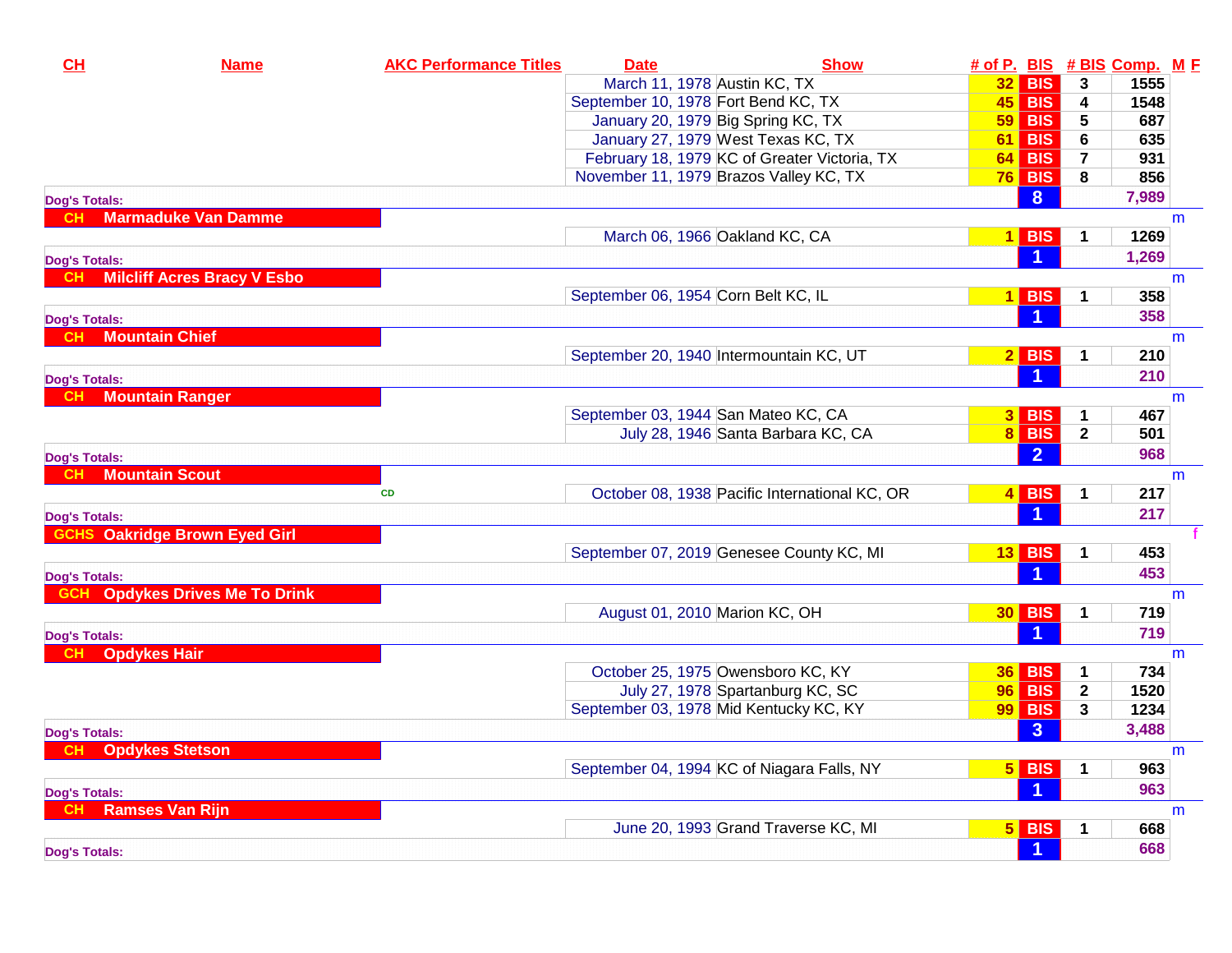| CH                   | <b>Name</b>                         | <b>AKC Performance Titles</b> | <b>Date</b>                              | <b>Show</b>                                  |                 |                      |                | # of P. BIS # BIS Comp. M F |   |
|----------------------|-------------------------------------|-------------------------------|------------------------------------------|----------------------------------------------|-----------------|----------------------|----------------|-----------------------------|---|
| <b>CH</b>            | <b>Revilos Quick Pick</b>           |                               |                                          |                                              |                 |                      |                |                             | m |
|                      |                                     |                               | February 11, 2001 Linn County KC, OR     |                                              |                 | $3$ BIS              | 1              | 949                         |   |
|                      |                                     |                               |                                          | April 30, 2001 Yakima Valley KC, WA          |                 | $7$ BIS              | $\overline{2}$ | 772                         |   |
| <b>Dog's Totals:</b> |                                     |                               |                                          |                                              |                 | $\overline{2}$       |                | 1,721                       |   |
| -CH.                 | <b>Revilos Quincy</b>               |                               |                                          |                                              |                 |                      |                |                             | m |
|                      |                                     |                               |                                          | June 26, 1998 Warren County KC of Ohio, OH   |                 | 8 BIS                | $\mathbf 1$    | 634                         |   |
| <b>Dog's Totals:</b> |                                     |                               |                                          |                                              |                 | $\vert$ 1            |                | 634                         |   |
| CH                   | <b>RRR's Super Samson</b>           |                               |                                          |                                              |                 |                      |                |                             | m |
|                      |                                     |                               |                                          | April 15, 1984 Delaware Ohio KC, OH          | 21              | <b>BIS</b>           | 1              | 1006                        |   |
|                      |                                     |                               |                                          | May 13, 1984 Mad River Valley KC, OH         |                 | $26$ BIS             | $\mathbf{2}$   | 1063                        |   |
|                      |                                     |                               | August 05, 1984 Jaxon KC, MI             |                                              | <b>47</b>       | <b>BIS</b>           | 3              | 766                         |   |
|                      |                                     |                               | September 08, 1984 Saginaw Valley KC, MI |                                              | 55              | <b>BIS</b>           | 4              | 741                         |   |
|                      |                                     |                               | November 17, 1984 Lima KC, OH            |                                              |                 | $70$ BIS             | 5              | 1003                        |   |
|                      |                                     |                               | December 09, 1984 Ingham County KC, MI   |                                              | 77              | <b>BIS</b>           | 6              | 1065                        |   |
|                      |                                     |                               | January 21, 1985 Pontiac KC, MI          |                                              | 83              | <b>BIS</b>           | $\overline{7}$ | 1407                        |   |
|                      |                                     |                               | March 09, 1985 Chattanooga KC, TN        |                                              |                 | <b>96 BIS</b>        | 8              | 1301                        |   |
|                      |                                     |                               | August 18, 1985 Anderson KC, IN          |                                              |                 | $120$ BIS            | 9              | 822                         |   |
|                      |                                     |                               |                                          | March 18, 1986 KC of Columbus Indiana KC, KY |                 | <b>132 BIS</b>       | 10             | 2043                        |   |
| <b>Dog's Totals:</b> |                                     |                               |                                          |                                              |                 | 10                   |                | 11,217                      |   |
|                      | <b>Rudes Hi Jinks V Buster</b>      |                               |                                          |                                              |                 |                      |                |                             |   |
|                      |                                     |                               | January 10, 1967 Central Florida KC, FL  |                                              |                 | <b>18 BIS</b>        | 1              | 44                          |   |
|                      |                                     |                               |                                          |                                              |                 | $\blacktriangleleft$ |                | 44                          |   |
| <b>Dog's Totals:</b> | <b>Saints Retreat Batman II</b>     |                               |                                          |                                              |                 |                      |                |                             | m |
|                      |                                     |                               |                                          | June 11, 1972 Antelope Valley KC, CA         |                 | 8 BIS                | 1              | 1043                        |   |
|                      |                                     |                               | October 05, 1972 Lizard Butte KC, ID     |                                              |                 | $14$ BIS             | $\mathbf{2}$   | 456                         |   |
|                      |                                     |                               |                                          |                                              |                 | $\overline{2}$       |                | 1,499                       |   |
| <b>Dog's Totals:</b> | <b>Saints Retreat Peanuts</b>       |                               |                                          |                                              |                 |                      |                |                             |   |
|                      |                                     |                               |                                          |                                              |                 | $7$ BIS              |                | 1157                        | m |
|                      |                                     |                               | November 12, 1972 Grand Rapids KC, MI    |                                              |                 |                      | 1              |                             |   |
| <b>Dog's Totals:</b> |                                     |                               |                                          |                                              |                 | $\overline{1}$       |                | 1,157                       |   |
|                      | <b>Sanctuary Woods Better Times</b> |                               |                                          |                                              |                 |                      |                |                             | m |
|                      |                                     |                               | August 28, 1960 Mt Baker KC, WA          |                                              | 8 <sup>1</sup>  | <b>BIS</b>           | 1              | 457                         |   |
|                      |                                     |                               | October 02, 1960 Maria Obispo KC, CA     |                                              |                 | $11$ BIS             | $\mathbf{2}$   | 486                         |   |
|                      |                                     |                               | February 11, 1961 Umpqua KC, OR          |                                              |                 | $19$ BIS             | 3              | 366                         |   |
|                      |                                     |                               | February 26, 1961 Seattle KC, WA         |                                              | 21 <sub>l</sub> | <b>BIS</b>           | 4              | 756                         |   |
|                      |                                     |                               | March 26, 1961 Peninsula DF, WA          |                                              | 22              | <b>BIS</b>           | 5              | 677                         |   |
|                      |                                     |                               | April 23, 1961 Olympic KC, WA            |                                              |                 | $25$ BIS             | 6              | 532                         |   |
|                      |                                     |                               |                                          | May 07, 1961 Redwood Empire KC, CA           |                 | $28$ BIS             | 7              | 872                         |   |
|                      |                                     |                               |                                          | June 11, 1961 Salinas Valley KC, CA          | 31              | <b>BIS</b>           | 8              | 681                         |   |
|                      |                                     |                               | August 20, 1961 Olympic KC, WA           |                                              |                 | 40 BIS               | 9              | 846                         |   |
| <b>Dog's Totals:</b> |                                     |                               |                                          |                                              |                 | 9                    |                | 5,673                       |   |
|                      | <b>Sanctuary Woods Fantabulous</b>  |                               |                                          |                                              |                 |                      |                |                             | m |
|                      |                                     |                               | March 04, 1962 Portland KC, OR           |                                              | 7 <sup>1</sup>  | <b>BIS</b>           | 1              | 615                         |   |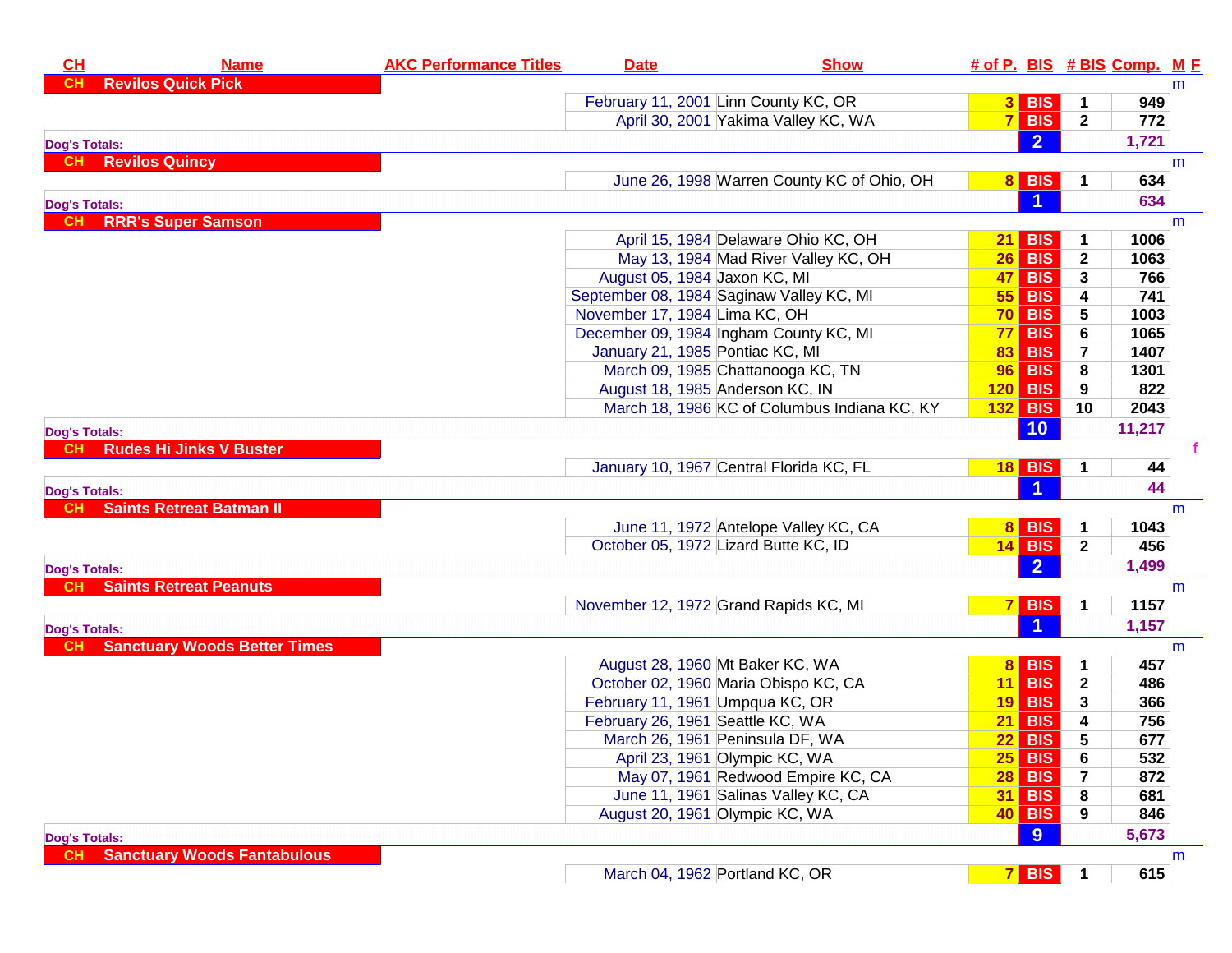| CL                                | <b>Name</b>                        | <b>AKC Performance Titles</b> | <b>Date</b> |                                               | <b>Show</b> |                 |                |                         | # of P. BIS # BIS Comp. M F |   |
|-----------------------------------|------------------------------------|-------------------------------|-------------|-----------------------------------------------|-------------|-----------------|----------------|-------------------------|-----------------------------|---|
|                                   |                                    |                               |             | March 24, 1963 Peninsula DF, WA               |             |                 | $29$ BIS       | $\mathbf{2}$            | 670                         |   |
|                                   |                                    |                               |             | February 23, 1964 Seattle KC, WA              |             |                 | $34$ BIS       | $\mathbf{3}$            | 856                         |   |
| <b>Dog's Totals:</b>              |                                    |                               |             |                                               |             |                 | 3 <sup>1</sup> |                         | 2,141                       |   |
| <b>CH</b>                         | <b>Senor De La Colnia</b>          |                               |             |                                               |             |                 |                |                         |                             | m |
|                                   |                                    |                               |             | August 12, 1950 Southern Adirondack DC, NY    |             |                 | $12$ BIS       | 1                       | 309                         |   |
| <b>Dog's Totals:</b>              |                                    |                               |             |                                               |             |                 |                |                         | 309                         |   |
| CH.                               | <b>Serendipitys Tertius</b>        |                               |             |                                               |             |                 |                |                         |                             | m |
|                                   |                                    |                               |             | May 25, 1968 Merrimack Valley KC, NH          |             | 8 <sup>1</sup>  | <b>BIS</b>     | 1                       | 774                         |   |
|                                   |                                    |                               |             | May 26, 1968 Rockingham County KC, NH         |             |                 | $9$ BIS        | $\mathbf{2}$            | 733                         |   |
|                                   |                                    |                               |             | April 27, 1969 Central New York KC, NY        |             |                 | $12$ BIS       | 3                       | 694                         |   |
| <b>Dog's Totals:</b>              |                                    |                               |             |                                               |             |                 | 3 <sup>2</sup> |                         | 2,201                       |   |
|                                   | <b>Silverados Happy Boy</b>        |                               |             |                                               |             |                 |                |                         |                             | m |
|                                   |                                    |                               |             | April 24, 1994 Lewis Clark KC, ID             |             |                 | $29$ BIS       | 1                       | 896                         |   |
| <b>Dog's Totals:</b>              |                                    |                               |             |                                               |             |                 |                |                         | 896                         |   |
| <b>CH</b>                         | <b>Skydancers Anne Bonny</b>       |                               |             |                                               |             |                 |                |                         |                             |   |
|                                   |                                    |                               |             | July 06, 2008 Coos Bay KC, OR                 |             |                 | $6$ BIS        | 1                       | 403                         |   |
| <b>Dog's Totals:</b>              |                                    |                               |             |                                               |             |                 |                |                         | 403                         |   |
| CH                                | <b>Slatons Justin Credible</b>     |                               |             |                                               |             |                 |                |                         |                             | m |
|                                   |                                    |                               |             | July 06, 1991 Jefferson City Missouri KC, MO  |             | 24 I            | <b>BIS</b>     | 1                       | 1443                        |   |
|                                   |                                    |                               |             | October 06, 1991 Sioux Empire KC, SD          |             |                 | $35$ BIS       | $\overline{2}$          | 285                         |   |
| <b>Dog's Totals:</b>              |                                    |                               |             |                                               |             |                 | $\overline{2}$ |                         | 1,728                       |   |
| <b>CH</b>                         | <b>Slatons Lite-Weight He Aint</b> |                               |             |                                               |             |                 |                |                         |                             | m |
|                                   |                                    |                               |             | April 10, 1994 Greater Hickory KC, NC         |             |                 | $19$ BIS       | 1                       | 749                         |   |
|                                   |                                    |                               |             |                                               |             |                 |                |                         | 749                         |   |
| <b>Dog's Totals:</b><br><b>CH</b> | <b>Slatons Piece of The Action</b> |                               |             |                                               |             |                 |                |                         |                             | m |
|                                   |                                    | CD                            |             | October 15, 1994 Palisades KC, NJ             |             | 13 <sup>1</sup> | <b>BIS</b>     | 1                       | 1246                        |   |
|                                   |                                    | CD                            |             | November 13, 1994 Owensboro River City KC, KY |             | 15              | <b>BIS</b>     | $\mathbf{2}$            | 507                         |   |
|                                   |                                    | CD                            |             | March 18, 1995 Leavenworth KC, MO             |             | 39              | <b>BIS</b>     | 3                       | 2217                        |   |
|                                   |                                    | CD                            |             | April 16, 1995 Delaware Ohio KC, OH           |             | 49              | <b>BIS</b>     | 4                       | 1098                        |   |
|                                   |                                    | CD                            |             | June 10, 1995 McKinley KC, OH                 |             | 60 <sub>1</sub> | <b>BIS</b>     | 5                       | 1001                        |   |
|                                   |                                    | CD                            |             | June 25, 1995 Staten Island KC, NY            |             | 61              | <b>BIS</b>     | 6                       | 777                         |   |
|                                   |                                    | CD                            |             | July 29, 1995 Dan Emmett KC, OH               |             | <b>70</b>       | <b>BIS</b>     | $\overline{\mathbf{r}}$ | 1393                        |   |
|                                   |                                    | CD                            |             | July 31, 1995 Crawford County KC, OH          |             | 72              | <b>BIS</b>     | 8                       | 809                         |   |
|                                   |                                    | CD                            |             | November 25, 1995 Oakland County KC, MI       |             | 93              | <b>BIS</b>     | 9                       | 1560                        |   |
|                                   |                                    | <b>CD</b>                     |             | December 15, 1995 Medina KC, OH               |             | 97              | <b>BIS</b>     | 10                      | 2465                        |   |
|                                   |                                    | CD                            |             | December 17, 1995 Western Reserve KC, OH      |             | 99              | <b>BIS</b>     | 11                      | 2904                        |   |
|                                   |                                    | CD                            |             | February 17, 1996 Spartanburg KC, SC          |             | 109             | <b>BIS</b>     | 12                      | 2288                        |   |
|                                   |                                    | CD                            |             | February 23, 1996 Olean KC, NY                |             |                 | $111$ BIS      | 13                      | 1697                        |   |
|                                   |                                    | CD                            |             | March 09, 1996 Roanoke KC, VA                 |             |                 | $115$ BIS      | 14                      | 1275                        |   |
|                                   |                                    | CD                            |             | April 07, 1996 Livonia KC, MI                 |             | 121             | <b>BIS</b>     | 15                      | 1283                        |   |
|                                   |                                    | CD                            |             | April 19, 1996 Bloomington Indiana KC, IN     |             | 127             | <b>BIS</b>     | 16                      | 788                         |   |
|                                   |                                    | CD                            |             | April 21, 1996 Central Ohio KC, OH            |             | 129             | <b>BIS</b>     | 17                      | 1347                        |   |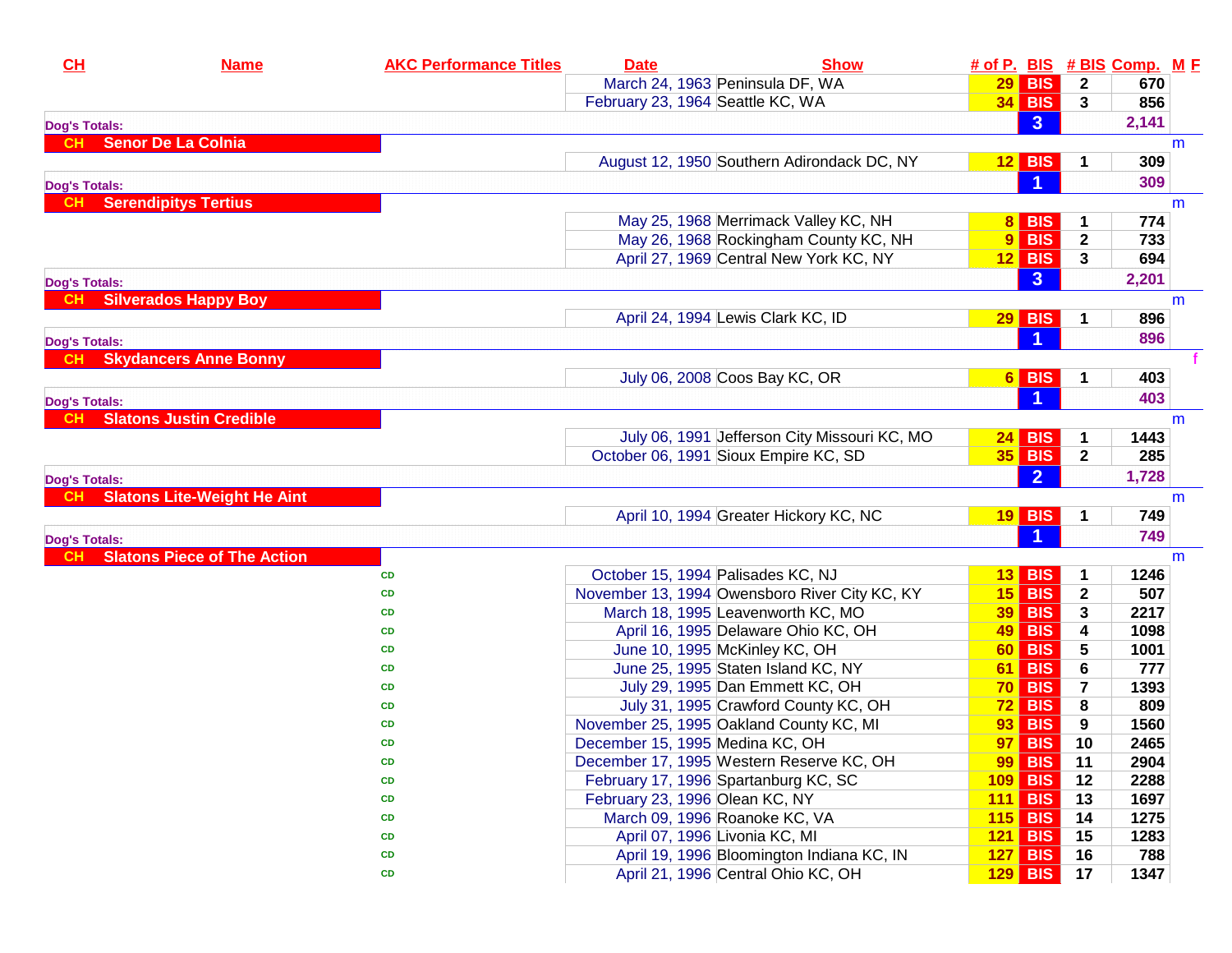| CL                   | <b>Name</b>                       | <b>AKC Performance Titles</b> | <b>Date</b> | <b>Show</b>                                 |    |                      |              | # of P. BIS # BIS Comp. M F |   |
|----------------------|-----------------------------------|-------------------------------|-------------|---------------------------------------------|----|----------------------|--------------|-----------------------------|---|
|                      |                                   | <b>CD</b>                     |             | May 17, 1996 Fort Steuben KA, OH            |    | $137$ BIS            | 18           | 547                         |   |
|                      |                                   | <b>CD</b>                     |             | May 27, 1996 Clearmont County KC, OH        |    | 143 BIS              | 19           | 1242                        |   |
|                      |                                   | CD                            |             | June 02, 1996 Forsyth KC, NC                |    | $145$ BIS            | 20           | 800                         |   |
|                      |                                   | <b>CD</b>                     |             | June 15, 1996 Fort Dodge KC, IA             |    | <b>148 BIS</b>       | 21           | 633                         |   |
|                      |                                   | <b>CD</b>                     |             | June 28, 1996 Warren County KC of Ohio, OH  |    | $152$ BIS            | 22           | 608                         |   |
|                      |                                   | <b>CD</b>                     |             | August 18, 1996 Anderson KC, IN             |    | <b>168 BIS</b>       | 23           | 1241                        |   |
|                      |                                   | <b>CD</b>                     |             | September 08, 1996 Belle City KC, IL        |    | $170$ BIS            | 24           | 878                         |   |
| <b>Dog's Totals:</b> |                                   |                               |             |                                             |    | 24                   |              | 30,604                      |   |
| <b>CH</b>            | <b>Soest Hill Milan</b>           |                               |             |                                             |    |                      |              |                             | m |
|                      |                                   |                               |             | April 21, 1988 Huntsville KC, AL            |    | $19$ BIS             | 1            | 983                         |   |
| <b>Dog's Totals:</b> |                                   |                               |             |                                             |    |                      |              | 983                         |   |
| CH.                  | <b>Subira Casper The Viking</b>   |                               |             |                                             |    |                      |              |                             | m |
|                      |                                   |                               |             | October 01, 1968 Idaho Capitol City KC, ID  |    | 40 BIS               |              | 420                         |   |
| <b>Dog's Totals:</b> |                                   |                               |             |                                             |    | $\blacksquare$       |              | 420                         |   |
|                      | <b>Subira Claim To Fame</b>       |                               |             |                                             |    |                      |              |                             | m |
|                      |                                   |                               |             | June 01, 1991 Fargo Moorhead KC, ND         | 27 | <b>BIS</b>           |              | 587                         |   |
|                      |                                   |                               |             | June 02, 1991 Fargo Moorhead KC, ND         |    | $28$ BIS             | $\mathbf 2$  | 560                         |   |
|                      |                                   |                               |             | June 07, 1991 Arizona White Mountain KC, AZ |    | $29$ BIS             | 3            | 871                         |   |
|                      |                                   |                               |             | March 02, 1992 Kachina KC, AZ               |    | $67$ BIS             | 4            | 1580                        |   |
|                      |                                   |                               |             | April 26, 1992 Crab Orchard KC, IL          |    | <b>81 BIS</b>        | 5            | 843                         |   |
| <b>Dog's Totals:</b> |                                   |                               |             |                                             |    | 5 <sup>5</sup>       |              | 4,441                       |   |
|                      | <b>Sweetholms Heartbreak Kid</b>  |                               |             |                                             |    |                      |              |                             | m |
|                      |                                   |                               |             | July 02, 1994 Bell Vernon KA, WA            |    | $34$ BIS             | 1            | 876                         |   |
|                      |                                   |                               |             | May 13, 1995 Southern Oregon KC, OR         |    | $42$ BIS             | $\mathbf{2}$ | 572                         |   |
| <b>Dog's Totals:</b> |                                   |                               |             |                                             |    | 2 <sup>1</sup>       |              | 1,448                       |   |
| <b>CH</b>            | <b>Thumper of Buck Toe Hill</b>   |                               |             |                                             |    |                      |              |                             | m |
|                      |                                   |                               |             | August 14, 1981 Cheshire KC, NH             |    | $10$ BIS             | 1            | 726                         |   |
| <b>Dog's Totals:</b> |                                   |                               |             |                                             |    | $\blacktriangleleft$ |              | 726                         |   |
|                      | <b>Trusts Gentle Ben V Slaton</b> |                               |             |                                             |    |                      |              |                             | m |
|                      |                                   |                               |             | January 24, 1999 Oakland County KC, MI      |    | $26$ BIS             | 1            | 1502                        |   |
|                      |                                   |                               |             | March 01, 1999 KC of Niagara Falls, NY      |    | $32$ BIS             | $\mathbf{2}$ | 936                         |   |
|                      |                                   |                               |             | April 20, 1999 Dan Emmett KC, OH            |    | $45$ BIS             | 3            | 789                         |   |
|                      |                                   |                               |             | October 23, 1999 Holland Michigan KC, MI    |    | $92$ BIS             | 4            | 805                         |   |
|                      |                                   |                               |             | January 16, 2000 Ashtabula KC, NY           |    | $112$ BIS            | 5            | 973                         |   |
|                      |                                   |                               |             | January 30, 2000 Marion Ohio KC, OH         |    | $115$ BIS            | 6            | 760                         |   |
|                      |                                   |                               |             | April 15, 2000 Harrisburg KC, PA            |    | <b>136 BIS</b>       |              | 2979                        |   |
|                      |                                   |                               |             | April 30, 2000 Greater Clarksburg WV KC, WV |    | $142$ BIS            | 8            | 653                         |   |
|                      |                                   |                               |             | May 14, 2000 Mad River Valley KC, OH        |    | <b>146 BIS</b>       | 9            | 682                         |   |
|                      |                                   |                               |             | May 26, 2000 Cincinnati KC, OH              |    | $149$ BIS            | 10           | 743                         |   |
|                      |                                   |                               |             | June 30, 2000 Warren County KC of Ohio, OH  |    | $159$ BIS            | 11           | 451                         |   |
|                      |                                   |                               |             | July 01, 2000 Dayton KC, OH                 |    | $160$ BIS            | 12           | 861                         |   |
|                      |                                   |                               |             | July 08, 2000 Magic Valley KC, WV           |    | 163 BIS              | 13           | 584                         |   |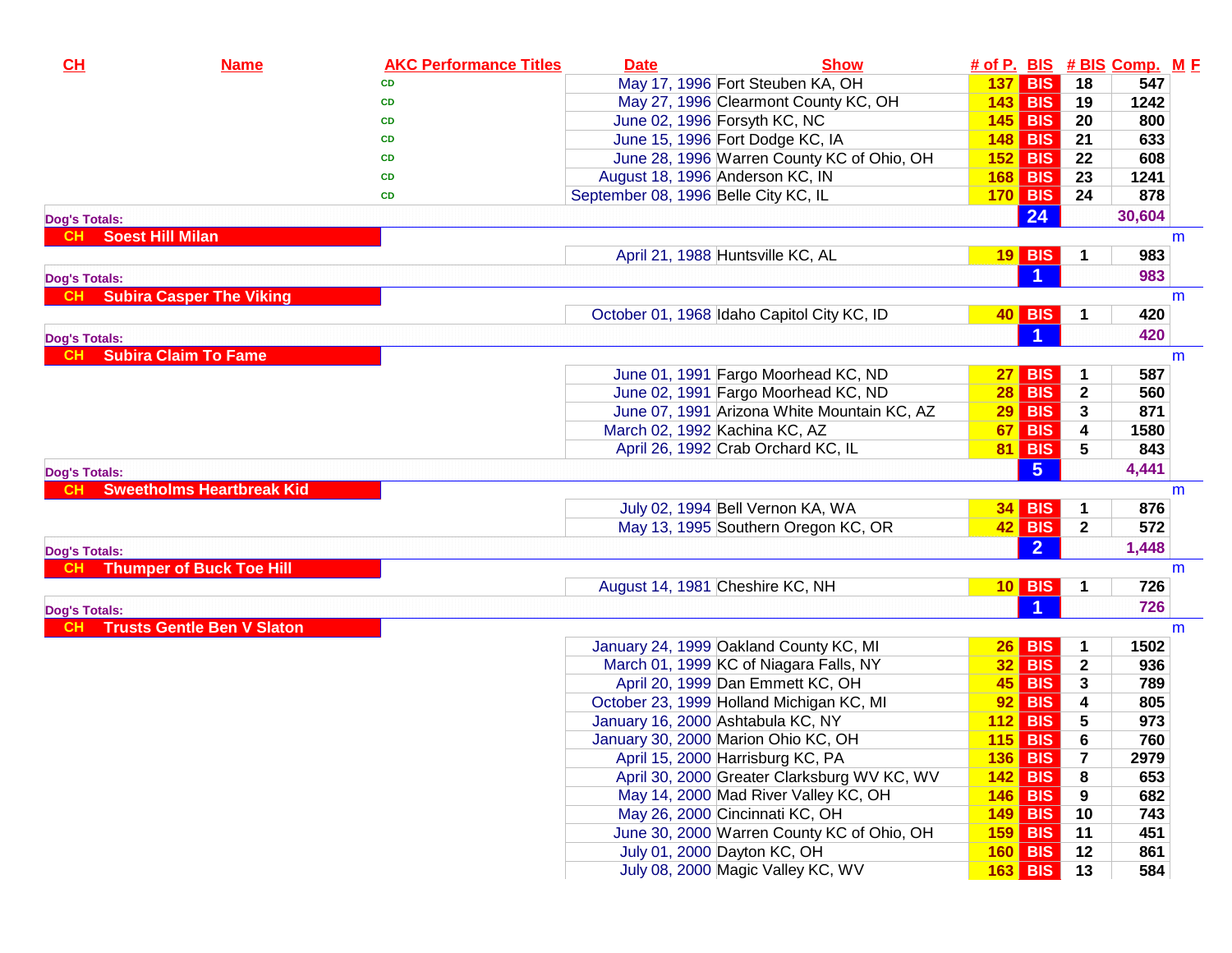| <u>н</u> | <u>Name</u> | <b>AKC Performance Titles</b> | <b>Date</b>                         | <b>Show</b>                                   |     |                |    | # of P. BIS # BIS Comp. M E |  |
|----------|-------------|-------------------------------|-------------------------------------|-----------------------------------------------|-----|----------------|----|-----------------------------|--|
|          |             |                               |                                     | July 09, 2000 Blennerhassett KC, WV           |     | <b>164 BIS</b> | 14 | 555                         |  |
|          |             |                               |                                     | July 16, 2000 Grand River KC, OH              |     | $167$ BIS      | 15 | 591                         |  |
|          |             |                               |                                     | August 03, 2000 Fort Steuben KA, OH           | 173 | <b>BIS</b>     | 16 | 2547                        |  |
|          |             |                               |                                     | August 04, 2000 Columbiana County KC, OH      | 174 | <b>BIS</b>     | 17 | 2700                        |  |
|          |             |                               |                                     | August 05, 2000 Beaver County KC, OH          | 175 | <b>BIS</b>     | 18 | 3134                        |  |
|          |             |                               |                                     | August 06, 2000 Mahoning Shenango KC, OH      | 176 | <b>BIS</b>     | 19 | 2625                        |  |
|          |             |                               | August 20, 2000 Pontiac KC, MI      |                                               | 180 | <b>BIS</b>     | 20 | 1144                        |  |
|          |             |                               |                                     | August 27, 2000 Western Reserve KC, OH        | 183 | <b>BIS</b>     | 21 | 884                         |  |
|          |             |                               |                                     | September 15, 2000 Pocono Mountain KC, PA     | 186 | <b>BIS</b>     | 22 | 770                         |  |
|          |             |                               |                                     | September 16, 2000 Lehigh Valley KC, PA       | 187 | <b>BIS</b>     | 23 | 1679                        |  |
|          |             |                               |                                     | September 23, 2000 Butler County KC, PA       | 189 | <b>BIS</b>     | 24 | 890                         |  |
|          |             |                               |                                     | October 14, 2000 Licking River KC, OH         | 194 | <b>BIS</b>     | 25 | 846                         |  |
|          |             |                               |                                     | November 05, 2000 Northeastern Indiana KC, IN | 202 | <b>BIS</b>     | 26 | 1398                        |  |
|          |             |                               |                                     | November 10, 2000 Greater Muskegon KC, MI     | 203 | <b>BIS</b>     | 27 | 854                         |  |
|          |             |                               | November 26, 2000 Huntington KC, WV |                                               | 209 | <b>BIS</b>     | 28 | 459                         |  |
|          |             |                               | December 02, 2000 Boardwalk KC, NJ  |                                               | 210 | <b>BIS</b>     | 29 | 889                         |  |
|          |             |                               | December 03, 2000 Boardwalk KC, NJ  |                                               | 211 | <b>BIS</b>     | 30 | 796                         |  |
|          |             |                               |                                     | January 19, 2001 Livingston KC, MI            | 223 | <b>BIS</b>     | 31 | 992                         |  |
|          |             |                               | February 05, 2001 Marion KC, IN     |                                               | 229 | <b>BIS</b>     | 32 | 566                         |  |
|          |             |                               |                                     | March 10, 2001 Columbia Missouri KC, MO       | 236 | <b>BIS</b>     | 33 | 1174                        |  |
|          |             |                               |                                     | March 24, 2001 New Brunswick KC, NJ           |     | <b>241 BIS</b> | 34 | 1625                        |  |
|          |             |                               |                                     | April 07, 2001 Piedmont KC, NC                |     | $245$ BIS      | 35 | 1016                        |  |
|          |             |                               |                                     | April 14, 2001 Steel City KC, IN              | 247 | <b>BIS</b>     | 36 | 820                         |  |
|          |             |                               |                                     | May 27, 2001 Kalamazoo KC, MI                 | 259 | <b>BIS</b>     | 37 | 1808                        |  |
|          |             |                               |                                     | June 02, 2001 Toledo KC, OH                   | 261 | <b>BIS</b>     | 38 | 825                         |  |
|          |             |                               |                                     | June 08, 2001 Agathon KC, OH                  | 264 | <b>BIS</b>     | 39 | 681                         |  |
|          |             |                               |                                     | June 24, 2001 Berrien KC, MI                  | 270 | <b>BIS</b>     | 40 | 782                         |  |
|          |             |                               |                                     | June 29, 2001 Warren County KC of Ohio, OH    | 272 | <b>BIS</b>     | 41 | 692                         |  |
|          |             |                               |                                     | June 30, 2001 Dayton KC, OH                   | 273 | <b>BIS</b>     | 42 | 961                         |  |
|          |             |                               |                                     | July 07, 2001 Magic Valley KC, WV             | 276 | <b>BIS</b>     | 43 | 501                         |  |
|          |             |                               |                                     | July 15, 2001 Grand River KC, OH              | 279 | <b>BIS</b>     | 44 | 1020                        |  |
|          |             |                               |                                     | July 22, 2001 Sugarbush KC, OH                | 283 | <b>BIS</b>     | 45 | 711                         |  |
|          |             |                               |                                     | August 17, 2001 Logansport KC, IN             | 292 | <b>BIS</b>     | 46 | 675                         |  |
|          |             |                               | August 18, 2001 Muncie KC, IN       |                                               | 293 | <b>BIS</b>     | 47 | 972                         |  |
|          |             |                               |                                     | August 19, 2001 Anderson KC, IN               | 294 | <b>BIS</b>     | 48 | 900                         |  |
|          |             |                               |                                     | October 07, 2001 Beaver County KC, PA         | 306 | <b>BIS</b>     | 49 | 746                         |  |
|          |             |                               |                                     | October 13, 2001 Licking River KC, OH         |     | $307$ BIS      | 50 | 673                         |  |
|          |             |                               |                                     | October 28, 2001 Delaware Ohio KC, OH         |     | 312 BIS        | 51 | 1223                        |  |
|          |             |                               | November 24, 2001 Huntington KC, WV |                                               |     | 321 BIS        | 52 | 467                         |  |
|          |             |                               | February 03, 2002 Muncie KC, IN     |                                               |     | <b>341 BIS</b> | 53 | 916                         |  |
|          |             |                               |                                     | March 24, 2002 Twin Brooks KC, NJ             |     | <b>353 BIS</b> | 54 | 1033                        |  |
|          |             |                               |                                     | April 06, 2002 Western Penn KA, PA            |     | <b>358 BIS</b> | 55 | 932                         |  |
|          |             |                               |                                     | April 27, 2002 Fort St. Clair KC, OH          |     | 361 BIS        | 56 | 507                         |  |
|          |             |                               |                                     | April 28, 2002 Fort St. Clair KC, OH          |     | 362 BIS        | 57 | 487                         |  |
|          |             |                               |                                     |                                               |     |                |    |                             |  |

**CH**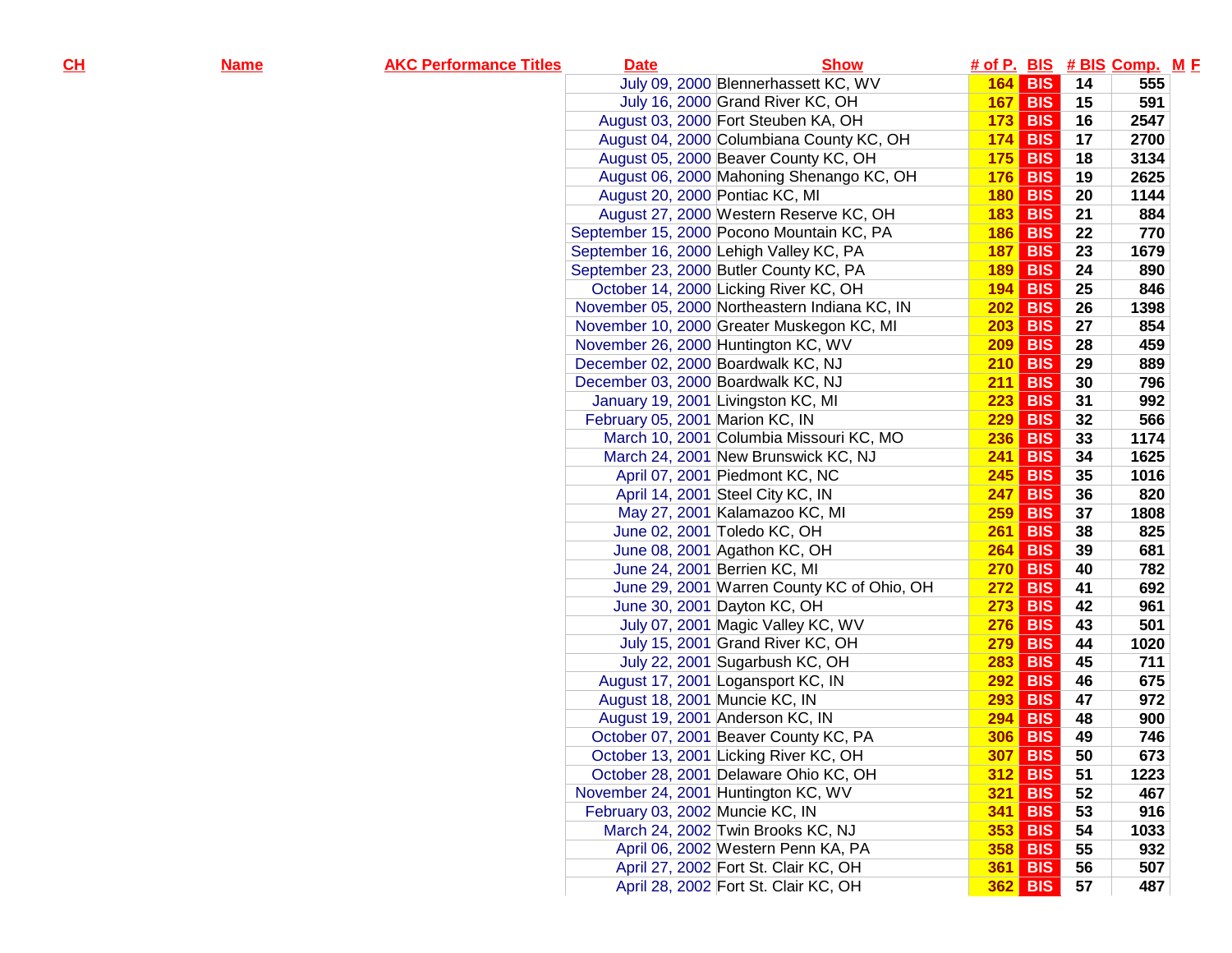| CL                   | <b>Name</b>                             | <b>AKC Performance Titles</b> | <b>Date</b> | <b>Show</b>                                        |                |                      |                | # of P. BIS # BIS Comp. M F |   |
|----------------------|-----------------------------------------|-------------------------------|-------------|----------------------------------------------------|----------------|----------------------|----------------|-----------------------------|---|
|                      |                                         |                               |             | May 05, 2002 Crawford County KC, OH                |                | 364 BIS              | 58             | 679                         |   |
|                      |                                         |                               |             | May 27, 2002 Cincinnati KC, OH                     |                | 368 BIS              | 59             | 947                         |   |
|                      |                                         |                               |             | June 01, 2002 Toledo KC, OH                        |                | <b>369 BIS</b>       | 60             | 910                         |   |
|                      |                                         |                               |             | June 21, 2002 Valparaiso KC, IN                    | 377            | BIS                  | 61             | 763                         |   |
|                      |                                         |                               |             | June 23, 2002 Berrien KC, MI                       | 379            | <b>BIS</b>           | 62             | 719                         |   |
|                      |                                         |                               |             | July 29, 2002 Burlington Wisconsin KC, WI          | 393            | BIS                  | 63             | 1145                        |   |
|                      |                                         |                               |             | August 10, 2002 Southern Adirondack DC, NY         | 399            | <b>BIS</b>           | 64             | 1084                        |   |
|                      |                                         |                               |             | August 17, 2002 Pontiac KC, MI                     |                | 401 BIS              | 65             | 930                         |   |
|                      |                                         |                               |             | August 18, 2002 Pontiac KC, MI                     | 402            | <b>BIS</b>           | 66             | 951                         |   |
|                      |                                         |                               |             | August 25, 2002 Western Reserve KC, OH             | 403            | BIS                  | 67             | 814                         |   |
|                      |                                         |                               |             | September 01, 2002 Salisbury North Carolina KC, NC | 406            | BIS                  | 68             | 910                         |   |
|                      |                                         |                               |             | September 02, 2002 Raleigh KC, NC                  | 407            | BIS                  | 69             | 758                         |   |
|                      |                                         |                               |             | September 07, 2002 Altoona Area KA, PA             | 408 BIS        |                      | 70             | 556                         |   |
|                      |                                         |                               |             | September 29, 2002 Hoosier KC, IN                  | 414 BIS        |                      | 71             | 891                         |   |
|                      |                                         |                               |             | January 04, 2003 Rubber City KC, OH                | 440 BIS        |                      | 72             | 1127                        |   |
|                      |                                         |                               |             | January 18, 2003 Livingston KC, MI                 | <b>443 BIS</b> |                      | 73             | 1743                        |   |
|                      |                                         |                               |             | March 02, 2003 Belle City KC, IL                   | <b>450 BIS</b> |                      | 74             | 1270                        |   |
|                      |                                         |                               |             | March 22, 2003 Dubuque KC, IA                      | 457            | <b>BIS</b>           | 75             | 730                         |   |
|                      |                                         |                               |             | April 26, 2003 Heart of Iowa KC, IA                | <b>465 BIS</b> |                      | 76             | 534                         |   |
|                      |                                         |                               |             | April 27, 2003 Heart of Iowa KC, IA                | <b>466 BIS</b> |                      | 77             | 503                         |   |
|                      |                                         |                               |             | May 04, 2003 Crawford County KC, OH                | <b>468 BIS</b> |                      | 78             | 630                         |   |
|                      |                                         |                               |             | June 08, 2003 McKinley KC, OH                      | 476            | BIS                  | 79             | 788                         |   |
|                      |                                         |                               |             | September 14, 2003 Greater Clarksburg WV KC, WV    | <b>486 BIS</b> |                      | 80             | 353                         |   |
|                      |                                         |                               |             | November 30, 2003 Ingham County KC, MI             | 495 BIS        |                      | 81             | 1476                        |   |
| <b>Dog's Totals:</b> |                                         |                               |             |                                                    |                | 81                   |                | 80,395                      |   |
| <b>CH</b>            | <b>Vallis Bullseye</b>                  |                               |             |                                                    |                |                      |                |                             | m |
|                      |                                         |                               |             | September 19, 1976 Trumbull County KC, OH          |                | $3$ BIS              | $\mathbf 1$    | 830                         |   |
|                      |                                         |                               |             | April 14, 1978 Macon KC, GA                        |                | $19$ BIS             | $\overline{2}$ | 1363                        |   |
| <b>Dog's Totals:</b> |                                         |                               |             |                                                    |                | $\overline{2}$       |                | 2,193                       |   |
| <b>CH</b>            | <b>Vanitys Sir Duffy R</b>              |                               |             |                                                    |                |                      |                |                             | m |
|                      |                                         |                               |             | August 14, 1981 Grand Traverse KC, MI              |                | $8$ BIS              | 1              | 531                         |   |
| <b>Dog's Totals:</b> |                                         |                               |             |                                                    |                | $\blacktriangleleft$ |                | 531                         |   |
| <b>CH</b>            | <b>Wunderbar V Schwarzwald Hof</b>      |                               |             |                                                    |                |                      |                |                             | m |
|                      |                                         |                               |             | May 09, 1965 Olympia DFA, WA                       |                | $1$ BIS              | $\mathbf 1$    | 565                         |   |
| <b>Dog's Totals:</b> |                                         |                               |             |                                                    |                | -1                   |                | 565                         |   |
| CH                   | <b>Zappalas Vontare Vieledanke</b>      |                               |             |                                                    |                |                      |                |                             | m |
|                      |                                         |                               |             | May 01, 1976 Whidbey Island KC, WA                 |                | $7$ BIS              | $\mathbf 1$    | 1115                        |   |
| <b>Dog's Totals:</b> |                                         |                               |             |                                                    |                | $\blacktriangleleft$ |                | 1,115                       |   |
|                      | <b>Zwinghof Aiming Hi Basko V Jumbo</b> |                               |             |                                                    |                |                      |                |                             | m |
|                      |                                         |                               |             | June 12, 1966 Michaina KC, IN                      |                | $1$ BIS              | -1             | 442                         |   |
|                      |                                         |                               |             |                                                    |                | $\vert$ 1            |                | 442                         |   |
| <b>Dog's Totals:</b> |                                         |                               |             |                                                    |                |                      |                |                             |   |